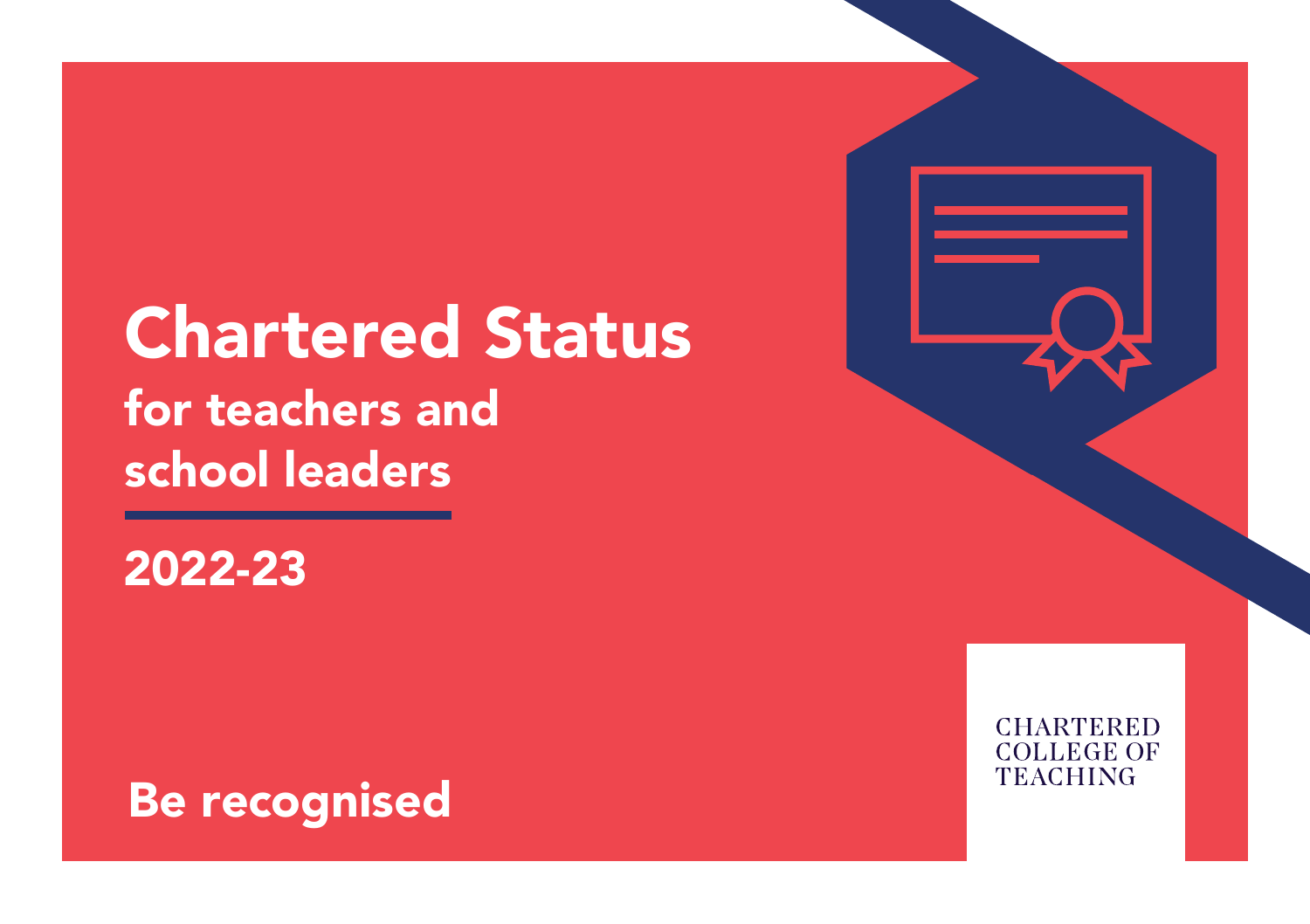## **Contents**

- **03** [What our members say](#page-2-0) 04 [Be recognised for your](#page-3-0)  [expertise](#page-3-0) 05 [New for 2022](#page-4-0) **07** [Why become Chartered?](#page-6-0) **08** Your pathway to [Chartered status](#page-7-0) 10 [Assessment Units:](#page-9-0)  [Chartered Teacher](#page-9-0) 17 [Assessment Units:](#page-16-0)  [Chartered Teacher](#page-16-0)  [\(Leadership\)](#page-16-0)
- 24 Support available for [candidates](#page-23-0) 25 [Recognition of Prior](#page-24-0)  [Certificated Learning](#page-24-0)  [\(RPCL\)](#page-24-0) 26 **Professional Principles** 32 [Award and graduation](#page-31-0) 33 [Eligibility criteria](#page-32-0) 34 [Reaccreditation](#page-33-0) 35 [What our members say](#page-34-0)

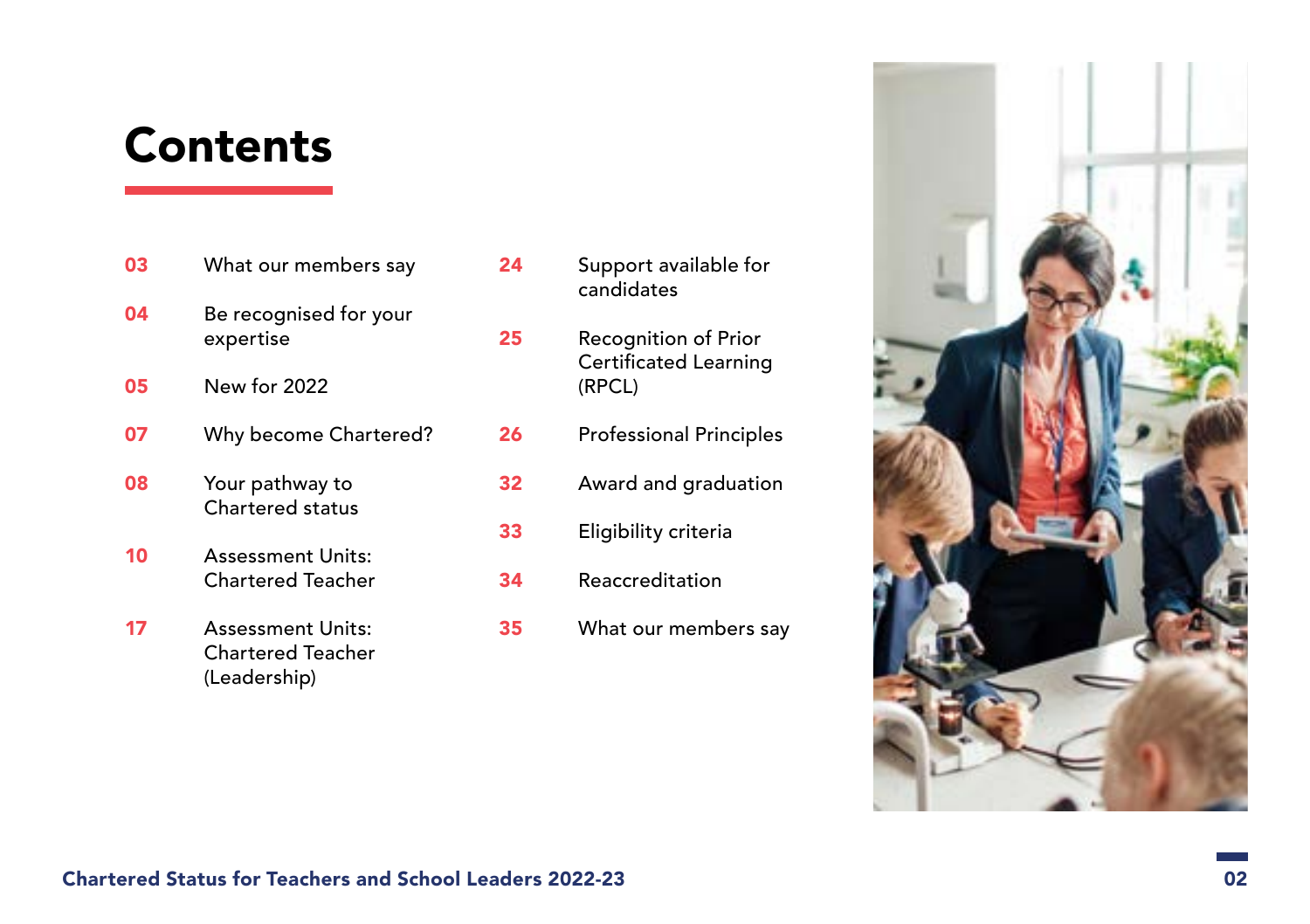## <span id="page-2-0"></span>What our members say

[It] has completely transformed my teaching practice. It has not only given me confidence to implement new teaching strategies but has provided me with a greater understanding of educational research. My interventions are now clearly thought out and firmly embedded in research; I cannot wait to see the long-term results!

Chartered Teachers must prove that they use latest educational research in teaching practice day to day and, in doing so, that they inspire other colleagues and their school as a whole to keep up to date with the latest research-based teaching techniques.

I would definitely recommend it to other heads/SLT members. It has been an intensive way of providing experience and valued teachers with CPD that has a real focus on teaching and learning, with a focus on exploring evidence-based research and increasing the use of research within a school.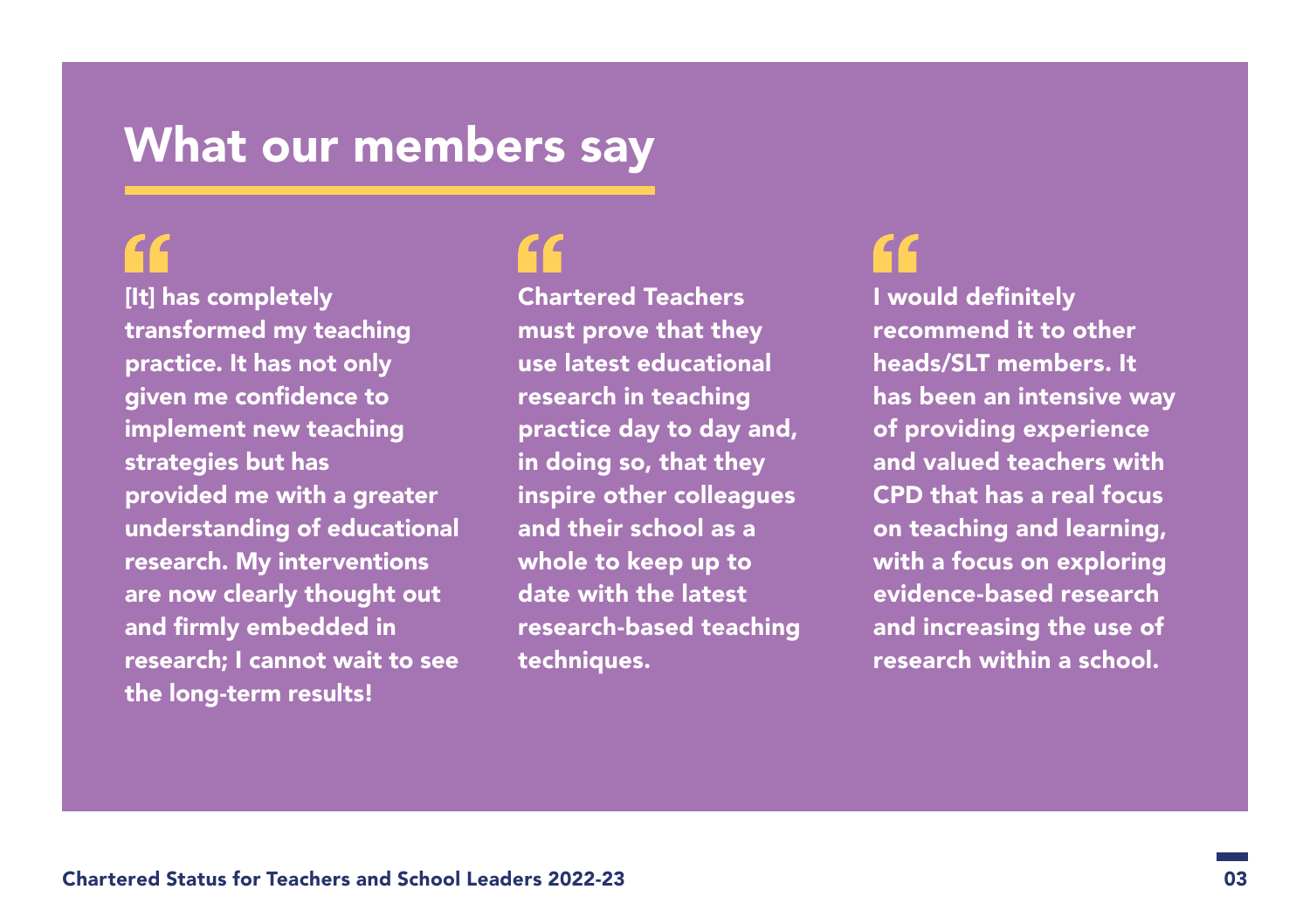# <span id="page-3-0"></span>Be recognised for your expertise

knowledge, skills and behaviours of highly accomplished teachers and school leaders, focusing on developing and recognising highquality teaching and leadership practice.

Through our rigorous Chartered Teacher and Chartered Teacher (Leadership) assessments and examinations, you will have the opportunity to showcase your professional expertise. The process is both challenging and hugely rewarding, and there are assessment options for both teachers and school leaders so your Chartered Status journey can fit to your context.

As you work towards Chartered Status, you'll be engaging with research and evidence, seeking out professional learning and development opportunities that support you in attaining the high standard expected of Chartered Teachers, as well as connecting and collaborating with candidates across the country.

CTeach has made grow in confidence in my own ability to provide an excellent education for the students I am privileged to teach.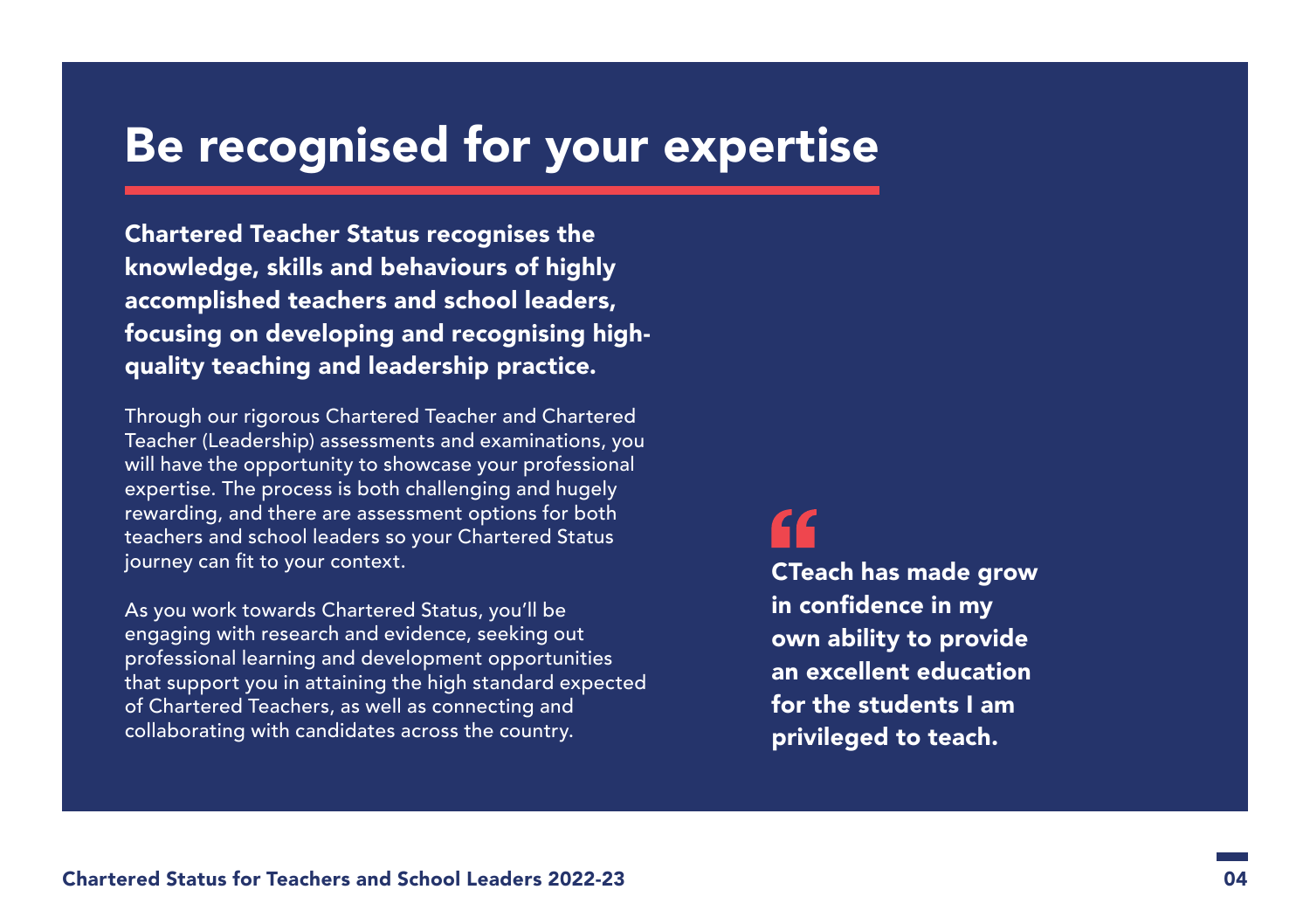<span id="page-4-0"></span>

# New for 2022: a more flexible route to achieving Chartered Status

From January 2022 onwards, the Chartered College of Teaching is offering a brand new self-paced pathway to Chartered Teacher Status and Chartered Teacher (Leadership) Status, enabling teachers and school leaders to work towards Chartered Status by successfully completing four assessment units, with different options available in each unit depending on your role:

- Certificate in Evidence-Informed Practice
- Professional Knowledge (Examinations) Award
- Development of Teaching Practice Award
- Certificate in Education Research and Inquiry

Each unit is certified by the Chartered College of Teaching and will be accessed through our online platform, allowing you to work towards Chartered Status at a pace that best suits you. You can complete the Chartered Teacher assessment units independently, or may be supported by a school or CPD provider to undertake one or more assessment unit. The new units will be made available across the course of 2022.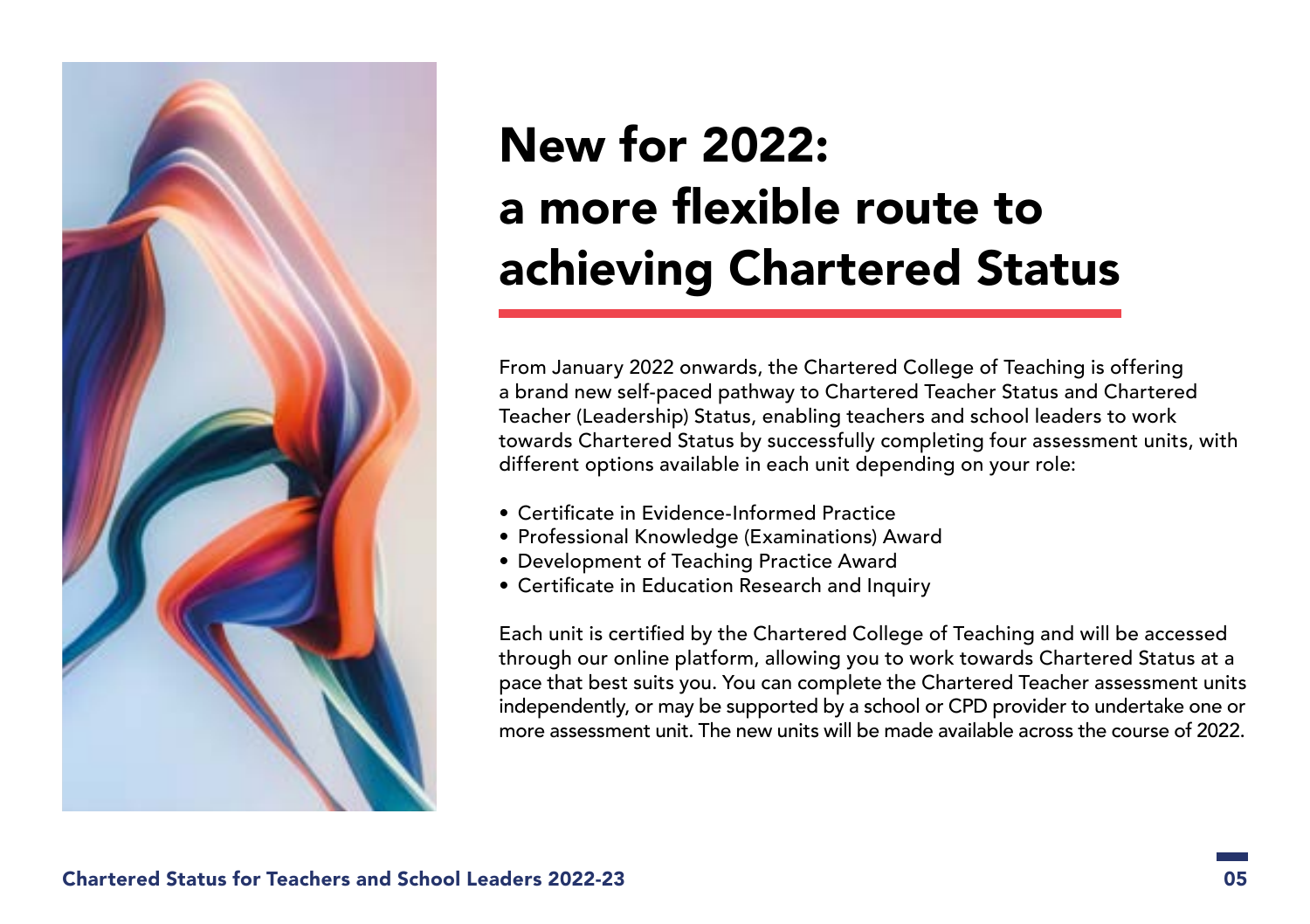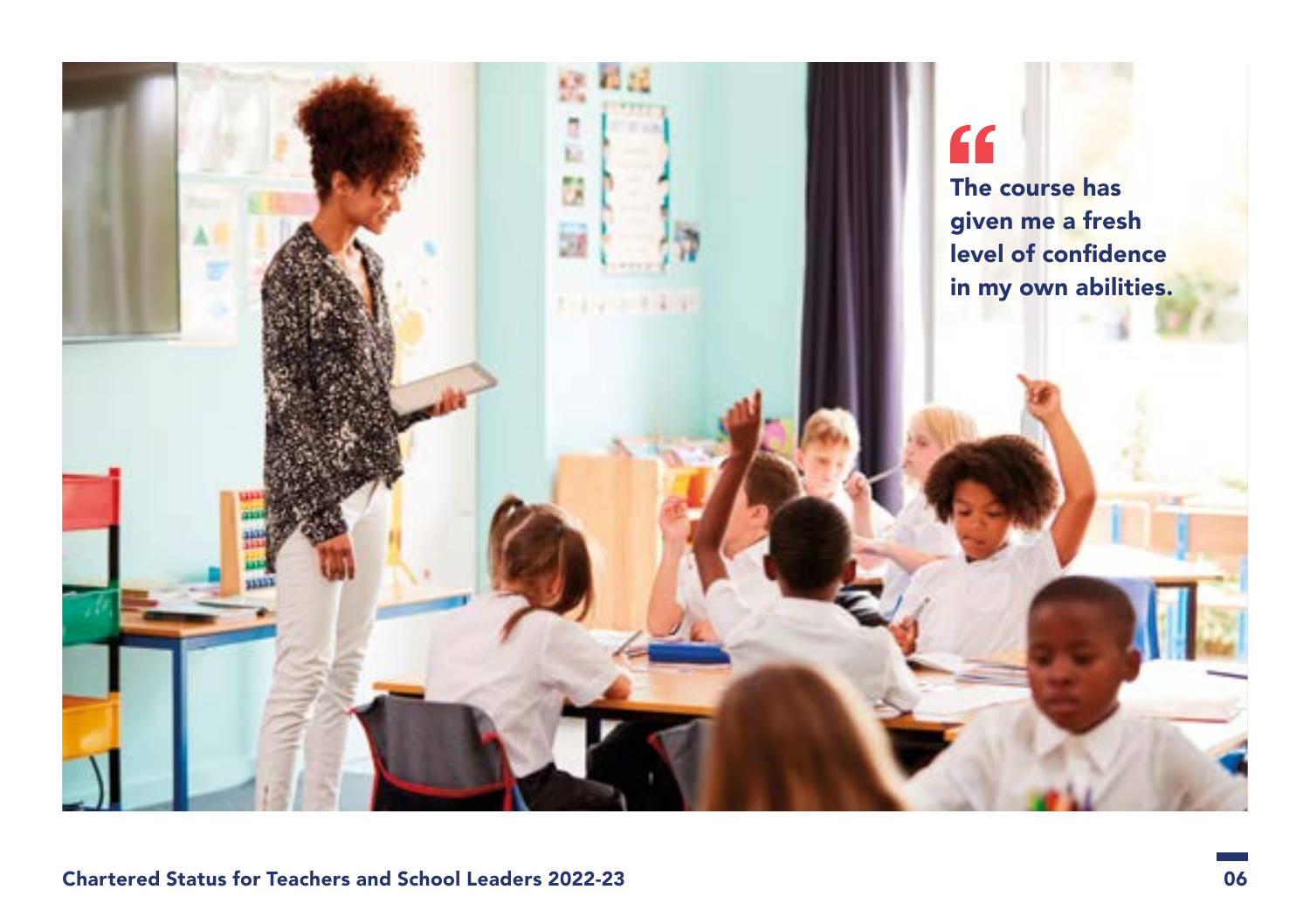## <span id="page-6-0"></span>Why become Chartered?

In becoming Chartered, you will be recognised for evidence-informed, high-quality teaching and leadership practice, benefiting your school and the children and young people you work with. You can work towards Chartered Status at a pace that best suits you; our self-paced pathway is designed to ensure you have autonomy over your own professional learning and career progression.

Each Chartered Teacher assessment unit has been purposefully developed to enable you to showcase your expertise in a meaningful way, aligned with your own needs, role, career stage and school context. Undertaking the assessment units will help you to:

- deepen and demonstrate your knowledge and understanding of evidence-informed policy and practice, assessment, curriculum and pedagogy
- develop and apply your understanding of how to engage critically with educational research
- understand how teachers develop their practice and

what effective professional learning looks like

- undertake an inquiry project in an area of your choice, to gain deeper insights into your teaching or leadership practices, with the ultimate aim to improve outcomes for the pupils you work with
- evaluate the impact of your practice and reflect on your professional learning at key points.

Upon completion of all assessment units and following successful application, you will be conferred with Chartered Teacher Status or Chartered Teacher (Leadership) Status, depending on your role and which specific assessments you have completed. As one of our celebrated Chartered Teachers, will be entitled to use the postnominals 'CTeach' or 'CTeach (Leadership)'.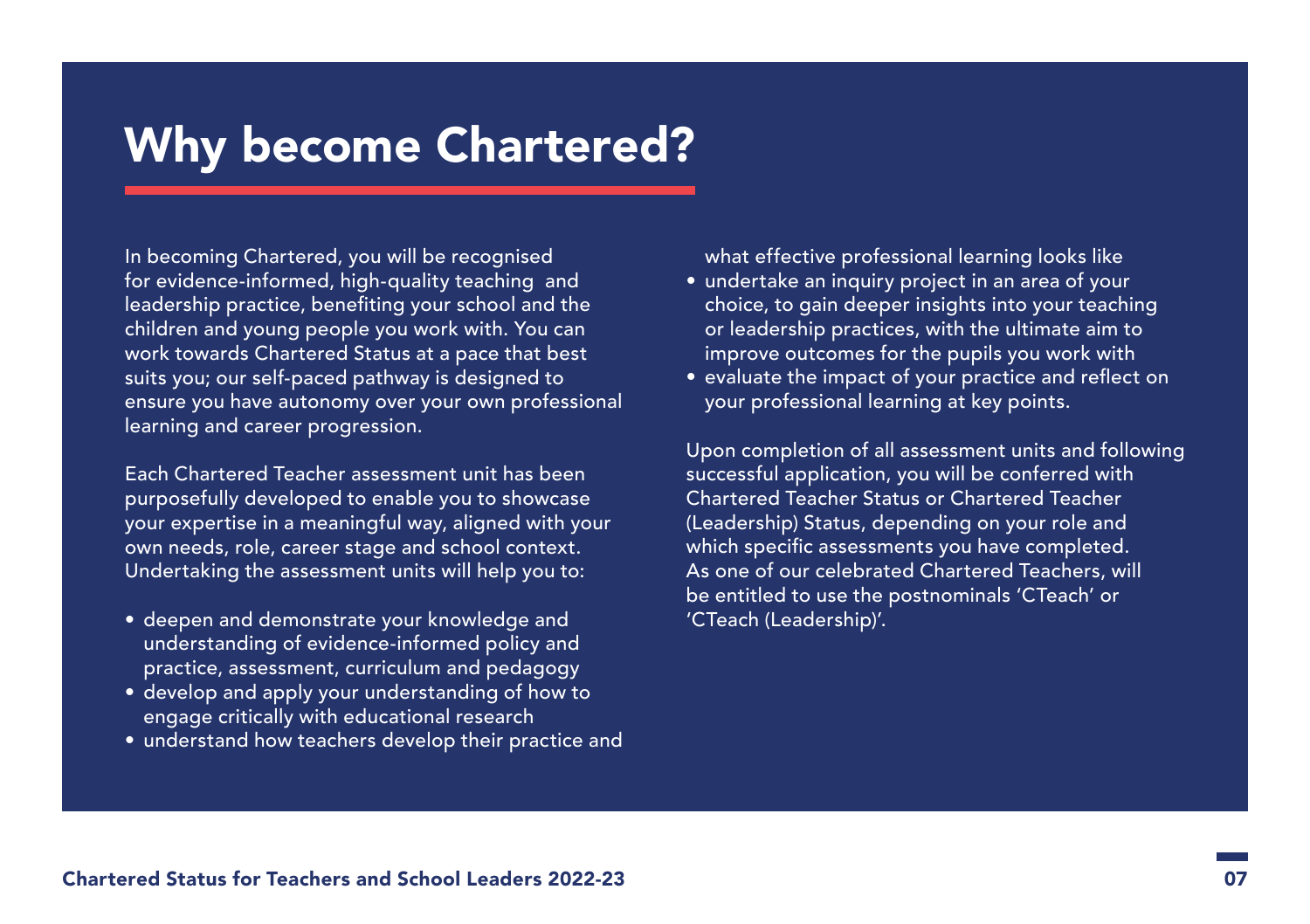<span id="page-7-0"></span>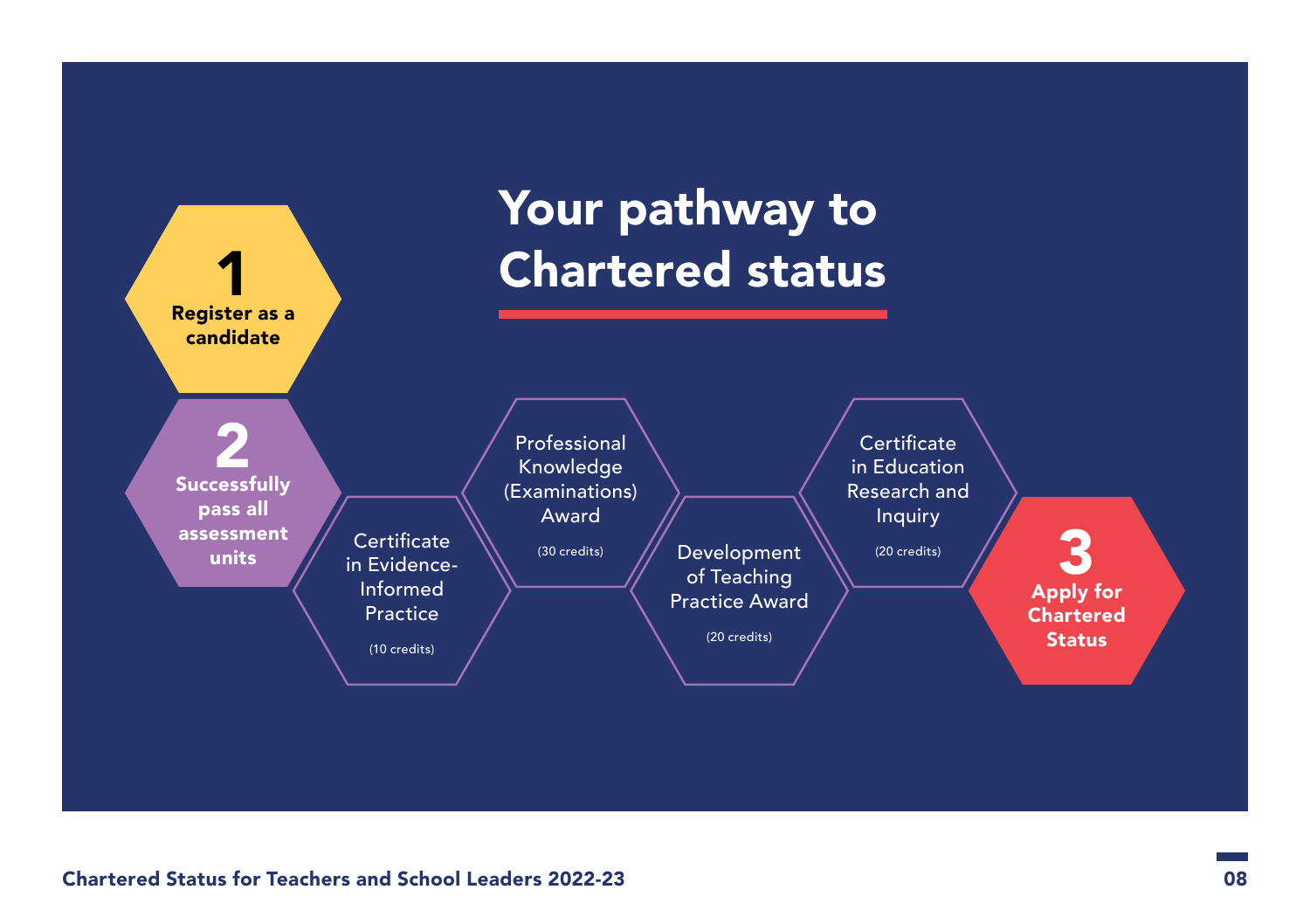

To achieve Chartered status, you will need to complete the four Chartered Teacher assessment units. Each individual assessment unit is certified by the Chartered College of Teaching and offers a set number of credits towards Chartered status.

To be awarded Chartered Teacher status or Chartered Teacher (Leadership) status, you will need to have accumulated 100 credits in total.

Once you register, you will have up to three years to complete the four Chartered Teacher assessment units and apply for Chartered Teacher status.

Once you have completed all assessment units, you will complete a formal application for Chartered status. Upon successful application you will be awarded Chartered Teacher status or Chartered Teacher (Leadership) status, depending on your role and which specific assessments you have completed. You will be conferred with the postnominals 'CTeach' or 'CTeach (Leadership)' and will have the opportunity to celebrate achieving Chartered status at a formal graduation ceremony.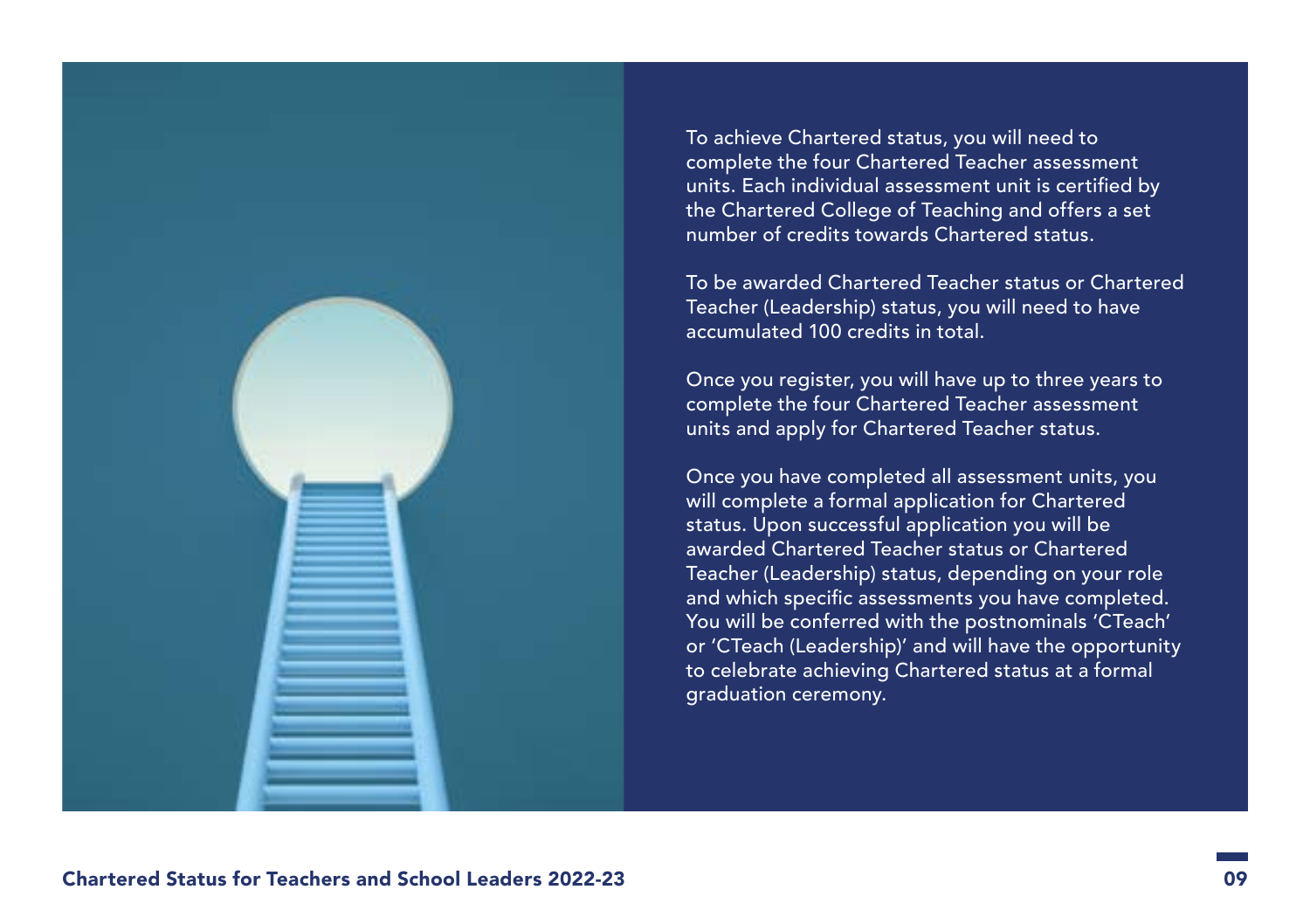# <span id="page-9-0"></span>Assessment Units

## Chartered Teacher

Chartered Teacher is suitable for teachers and middle leaders working in a range of different settings.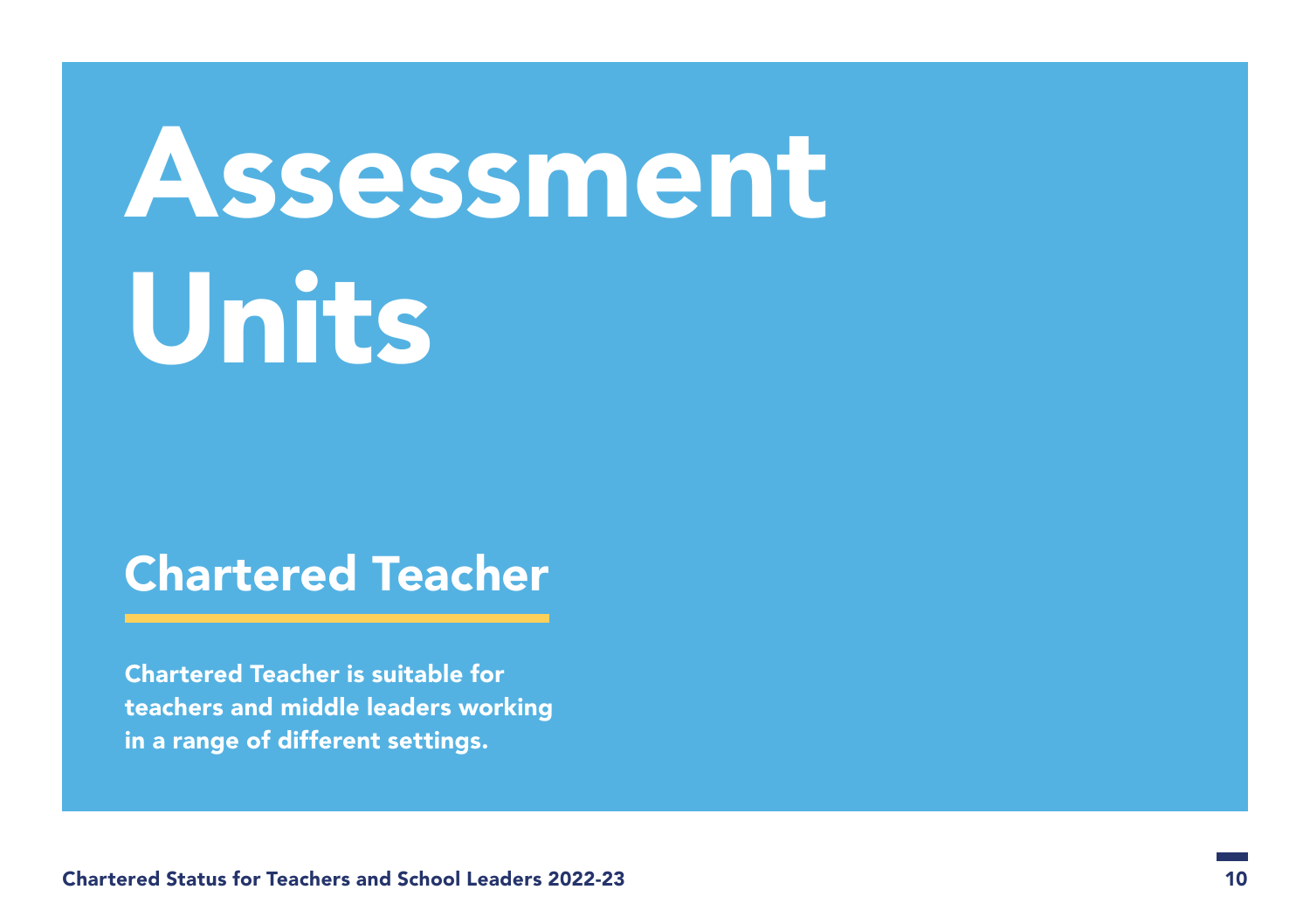#### Assessment units: Chartered Teacher

## Registration to begin your Chartered Status journey

When you register as a candidate for Chartered Status you will get access to our online Chartered Teacher Candidate community and detailed guidance and content to guide you through your journey to becoming Chartered. You will also get support to start developing your Professional Learning Profile, a key assessment that you will work on throughout your journey and submit at the point you make your final application for Chartered Status. You'll self-evaluate against the Chartered Teacher Professional Principles, then plan and reflect on the professional learning you undertake as you work towards Chartered Status.

#### **<sup>2</sup>** Available now

£<sup>39</sup>

**Confidentation** chartered-teacher

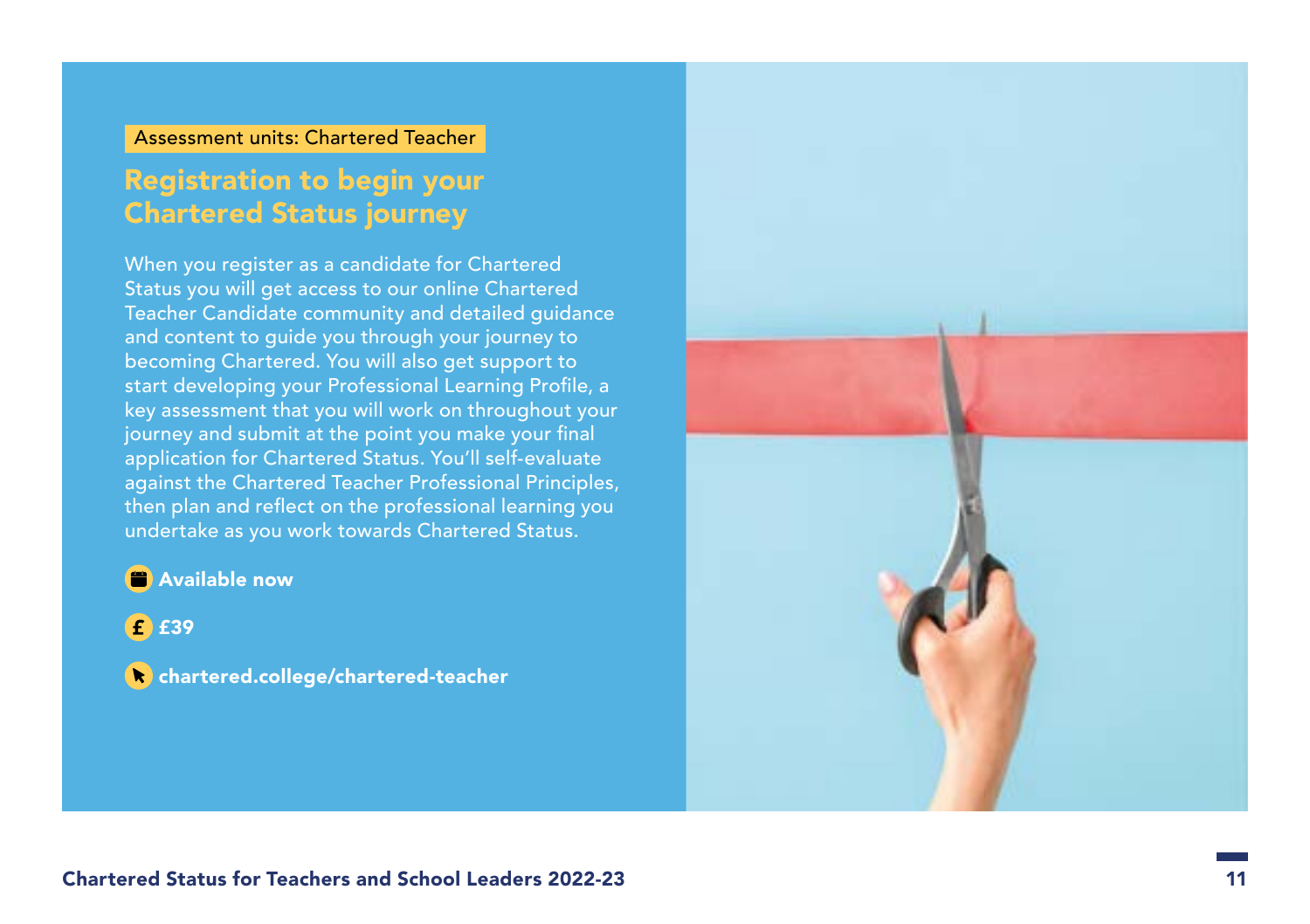#### Assessment units: Chartered Teacher

## Certificate in Evidence-Informed Practice

The Certificate in Evidence-Informed Practice is a self-paced, online course designed to support you in furthering your understanding of evidence-informed practice. You'll explore the principles of becoming evidence-informed; where to find trustworthy research and how to navigate its use. You'll be introduced to some of the key educational research evidence and you'll consider its implications for practice. You'll also have the opportunity to engage in learning related to some key areas of educational debate before completing your assessment for this unit, where you will submit a written response to one of our educational debate questions.

It's made me a more reflective practitioner, more aware of a wide range of research and debates in education.

#### **<sup>2</sup>** Available now

£ £99

**Confidentation** chartered-teacher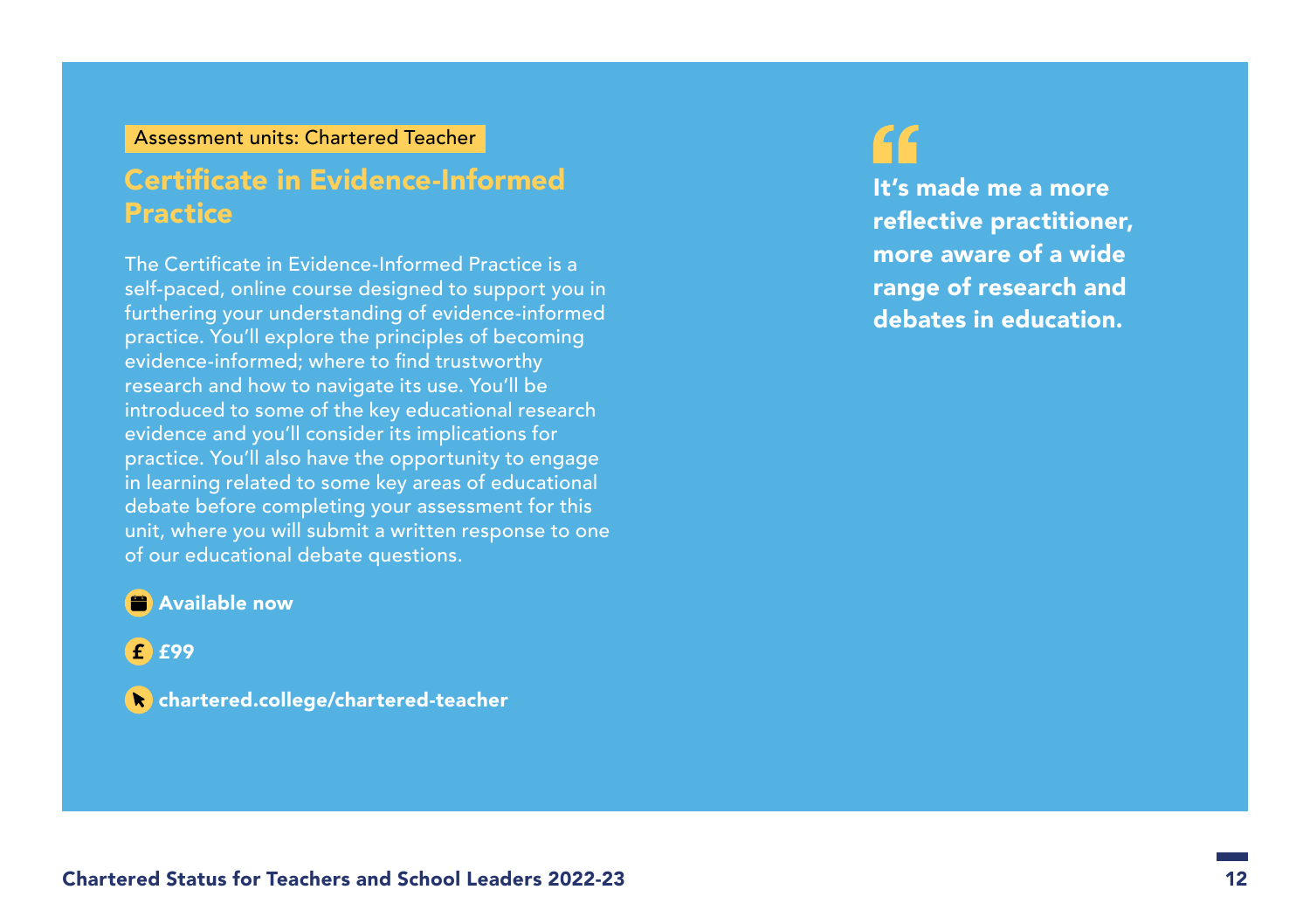GG

My understanding of assessment validity and reliability on a theoretical level has improved dramatically, as has my understanding of questioning and especially the ways in which Direct Instruction can improve English Teaching.

#### Assessment units: Chartered Teacher

#### Professional Knowledge (Examinations) Award

This assessment unit consists of three examinations. The Multiple Choice Question Exam contains 30 multiple choice questions designed to assess knowledge of evidence-informed teaching, learning, curriculum and assessment. The Objective Structured Teaching Exercise (OSTE) is a scenario-based examination designed to assess your knowledge of formative assessment. Finally, a Written Examination is designed to assess your knowledge of effective teaching and learning strategies within the context of your subject, phase or specialism.

**B** Available from spring 2022

£139

**Confidentation** chartered-teacher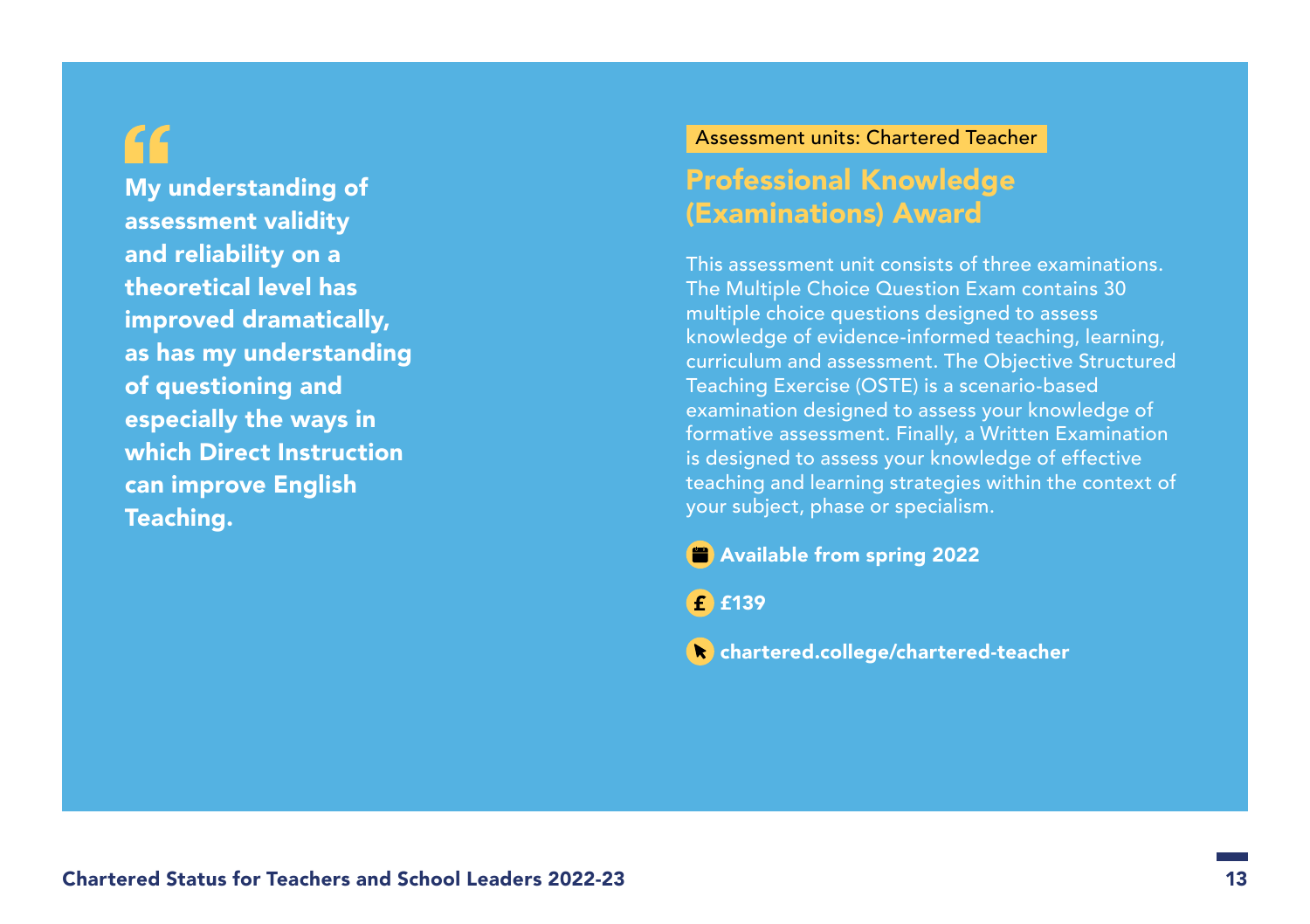

## Assessment units: Chartered Teacher Development of Teaching Practice Award

This assessment unit explores the development of teacher expertise. You will identify a specific aspect of your teaching that you would like to develop, reflecting upon and evaluating your current practice before engaging in cycles of deliberate practice to refine your approaches and hone your expertise in your chosen area. As part of the supporting content for this assessment unit, you will have access to a short online course that will help you to familiarise yourself with the evidence around development of teacher expertise and guide you through the process of deliberate practice. At the end of the assessment unit, you will submit a portfolio for formal assessment. This will include an evidence-informed action plan, two deliberate practice reflections and a recorded presentation.

**Available from summer 2022** 

£129

**C** [chartered.college/chartered-teacher](http://chartered.college/chartered-teacher)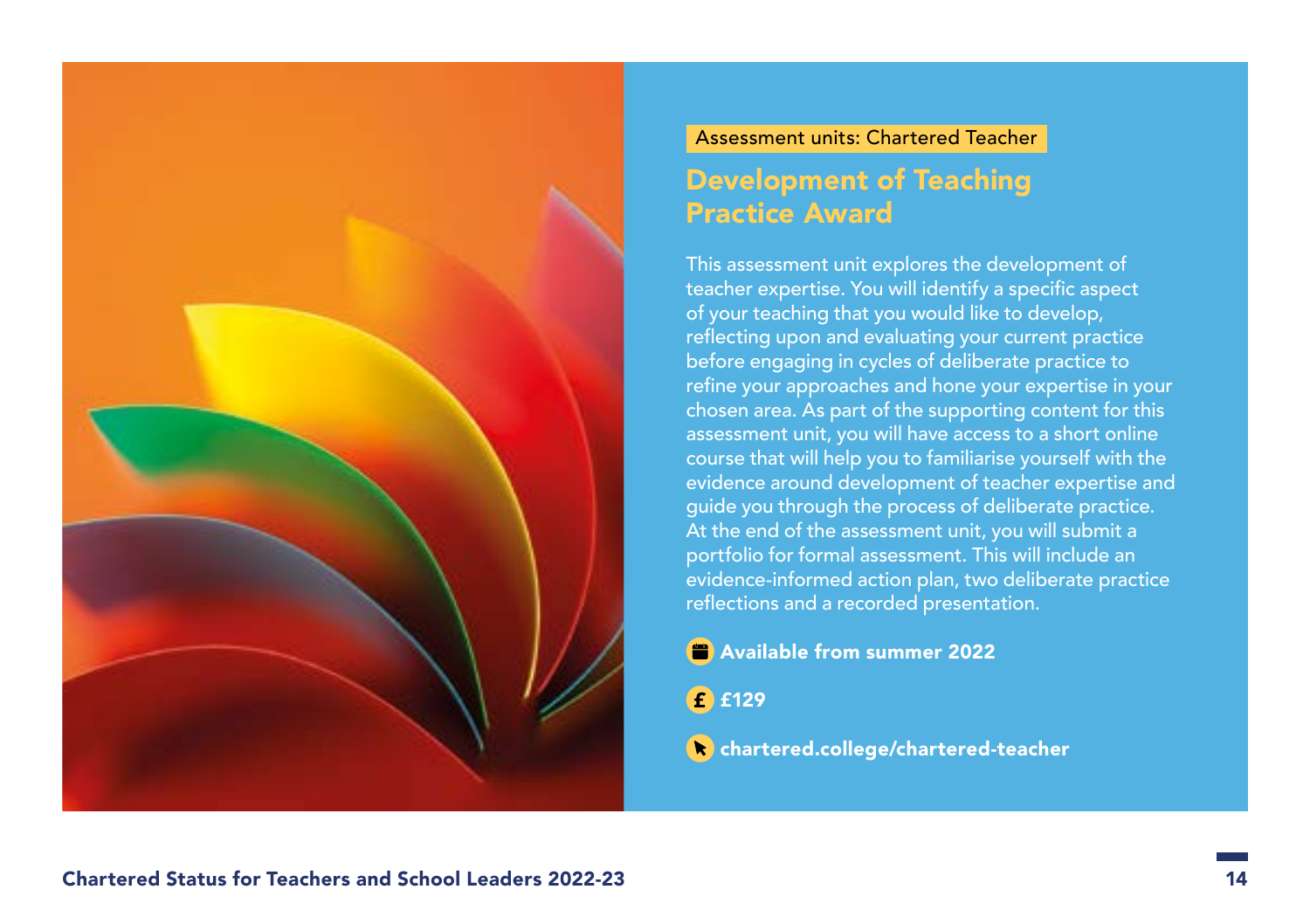#### Assessment units: Chartered Teacher

#### Certificate in Education Research and Inquiry

This assessment unit will guide you through the process of practitioner inquiry, supporting you to plan and implement a piece of evidence-informed inquiry focused on an area of classroom practice. You will undertake a comprehensive literature review to support your inquiry, build your understanding of a range of research methods and approaches to analysing data, then carry out your inquiry project before writing up your findings in a written report and research poster. As part of the supporting content for this assessment unit, you will have access to an online course that will help you to familiarise yourself with practitioner inquiry and guide you through the process of undertaking your project.

[It] has significantly increased my confidence and encouraged me to try and evaluate new ideas in my teaching. It has also helped me to connect to other teachers and that has been a source of many new ideas.

#### **P** Available from autumn 2022

£<sup>149</sup>

**C** [chartered.college/chartered-teacher](http://chartered.college/chartered-teacher)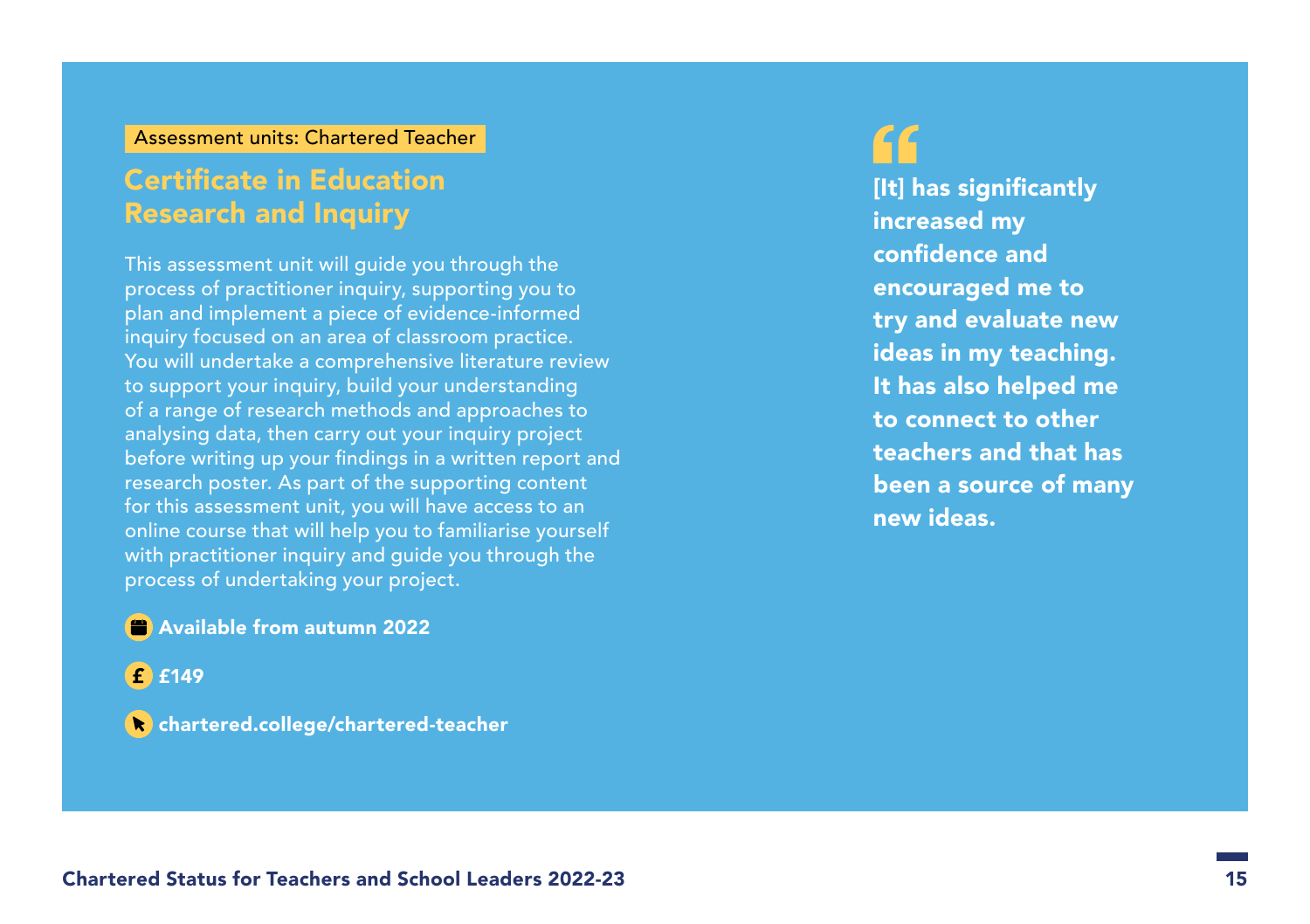## GG

I have begun to investigate further study through a Masters programme, and have applied for an internal promotion to a leadership role, neither of which I would have considered 2 years ago.

#### Assessment units: Chartered Teacher

## Application for award of Chartered Status

You can apply for Chartered Teacher Status once you have completed all Chartered Teacher assessment units. At the point of final application, you will need to be a full member of the Chartered College of Teaching and have a minimum of 3 years experience as a practising classroom teacher. Your application will include your Professional Learning Profile, an Educational Perspective Statement, outlining your informed perspective on a key theme, relevant to classroom practice, and a statement from your Headteacher supporting your application for Chartered Status.

**<sup>2</sup>** Available now

£<sup>1</sup>£79

**C** [chartered.college/chartered-teacher](http://chartered.college/chartered-teacher)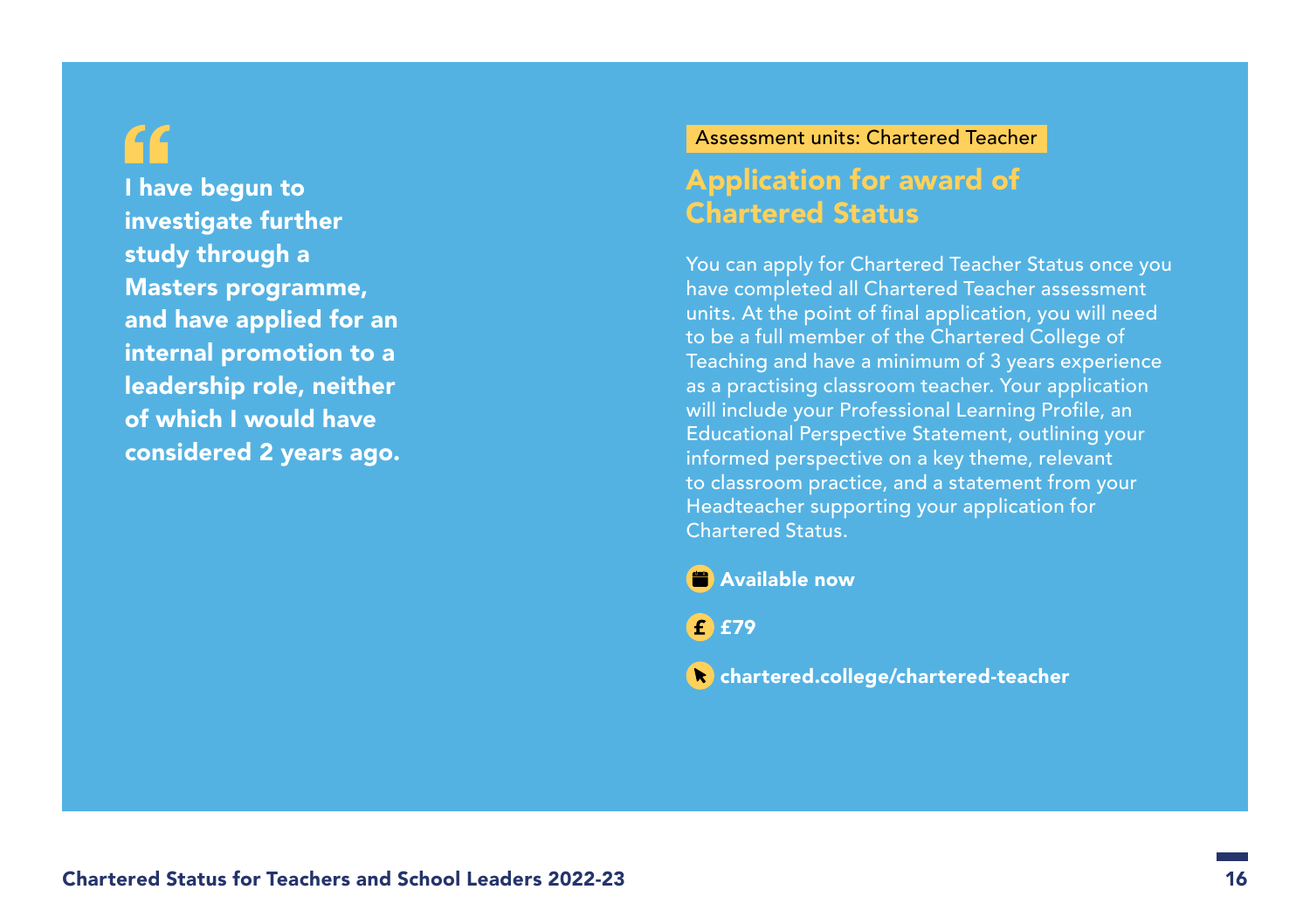# <span id="page-16-0"></span>Assessment Units

## Chartered Teacher (Leadership)

Chartered Teacher (Leadership) is suitable for senior leaders, headteachers and those working in leadership roles across multiple schools.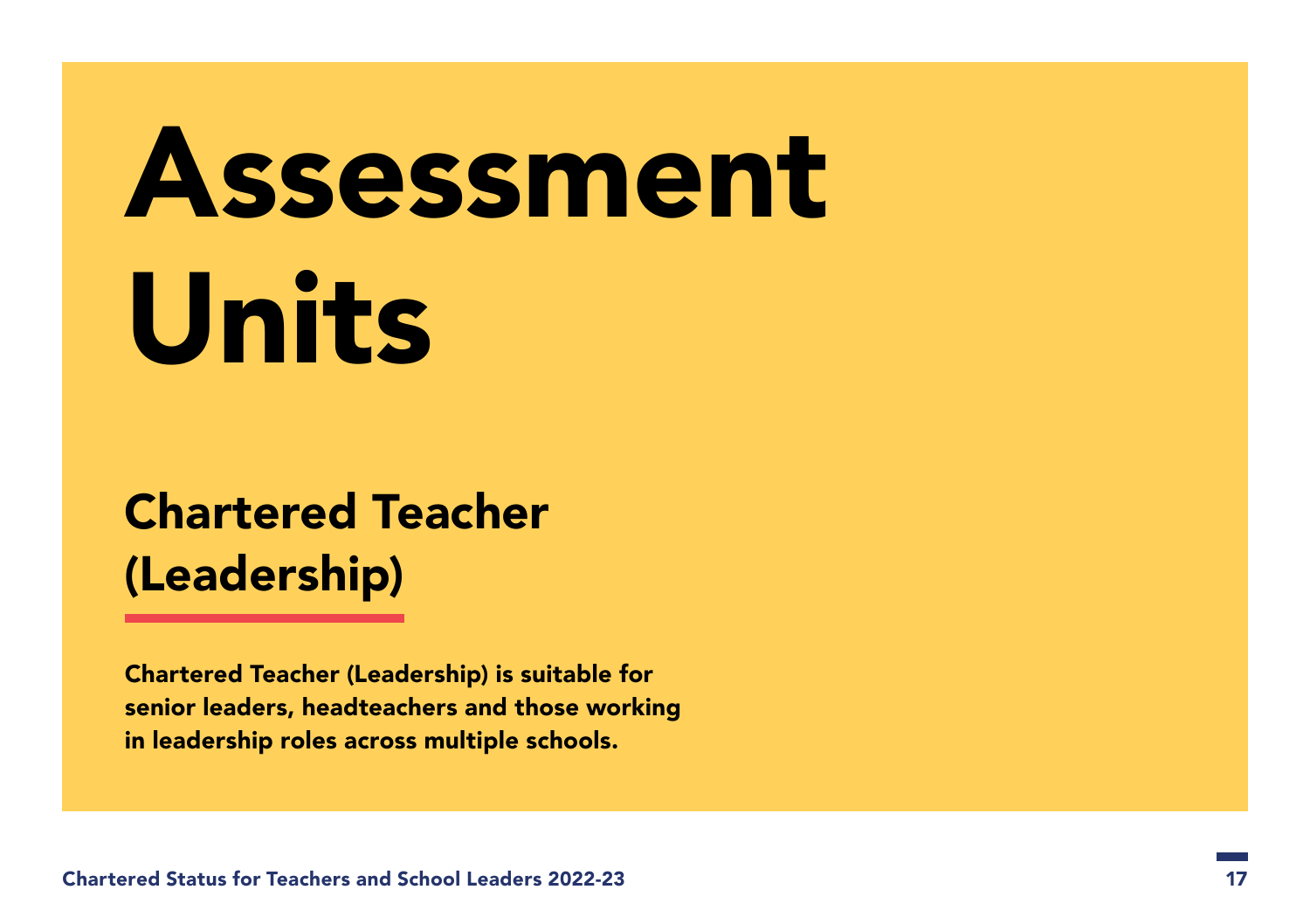#### Registration to begin your Chartered Status journey

When you register as a candidate for Chartered Status you will get access to our online Chartered Teacher Candidate community and detailed guidance and content to guide you through your journey to becoming Chartered. You will also get support to start developing your Professional Learning Profile, a key assessment that you will work on throughout your journey and submit at the point you make your final application for Chartered Status. You'll selfevaluate against the Chartered Teacher (Leadership) Professional Principles, then plan and reflect on the professional learning you undertake as you work towards Chartered Status.

#### **Available from February 2022**

£49

chartered.college/chartered-teacher

Do it! You will feel re-invigorated, engaged and enthused – you are in control of your own learning and professional development.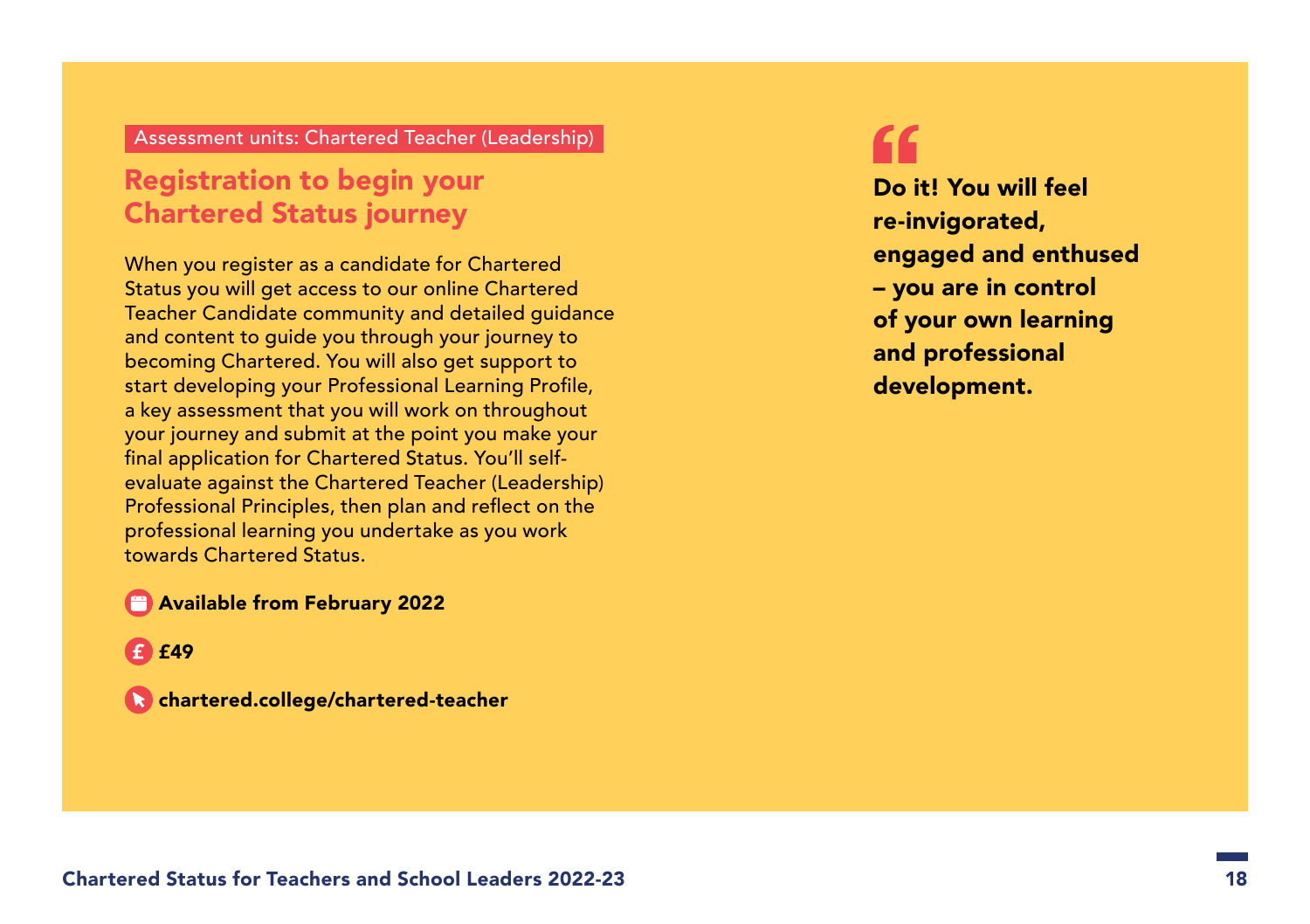## Certificate in Evidence-Informed **Practice**

The Certificate in Evidence-Informed Practice is a self-paced, online course designed to support you in furthering your understanding of evidence-informed practice. You'll explore the principles of becoming evidence-informed; where to find trustworthy research and how to navigate its use. You'll be introduced to some of the key educational research evidence and you'll consider its implications for practice. You'll also have the opportunity to engage in learning related to some key areas of educational debate before completing your assessment for this unit, where you will submit a written response to one of our educational debate questions.

#### **Available now**

£99

chartered.college/chartered-teacher

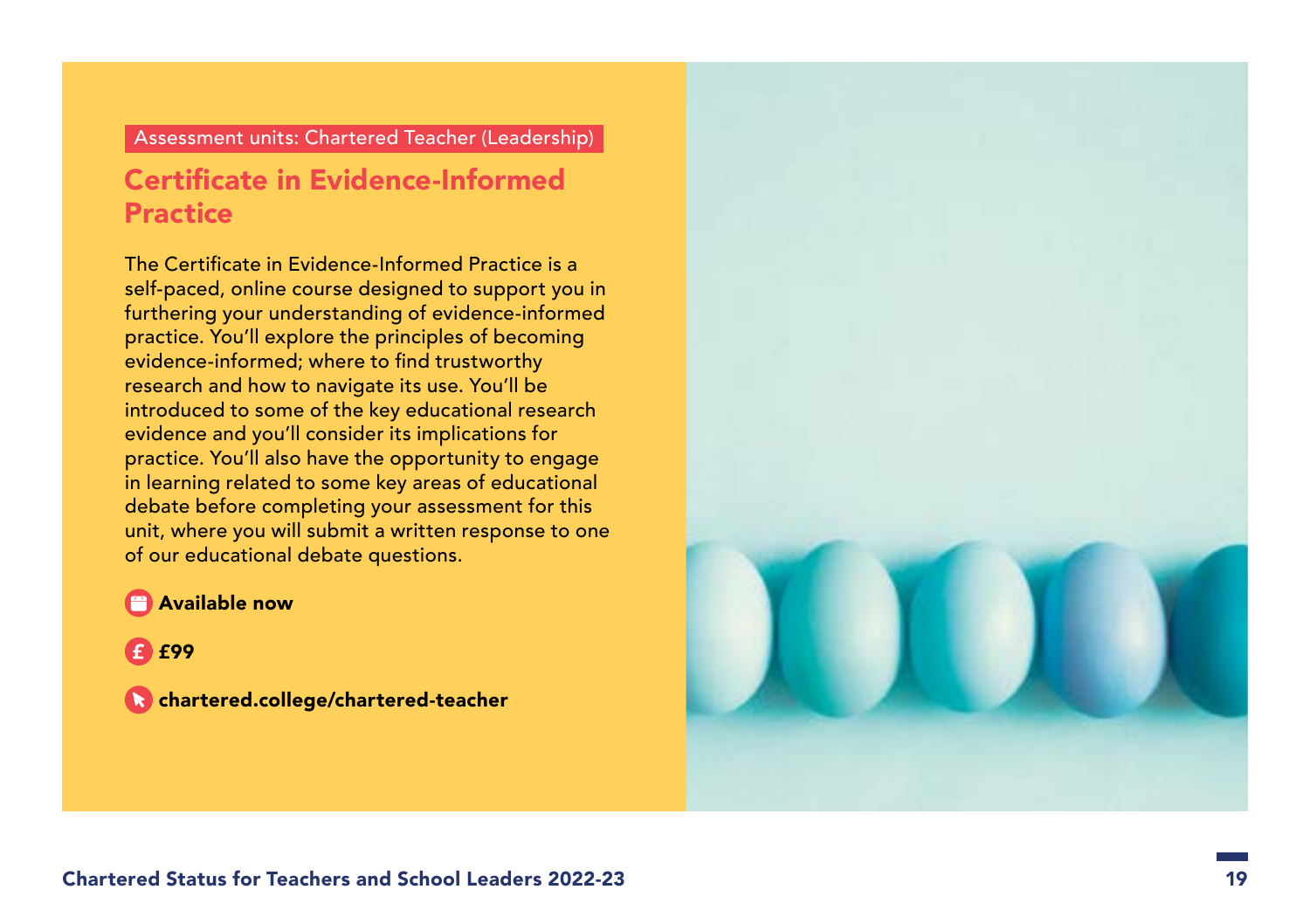"

It has given me professional support and opportunities that I would not otherwise have experienced.

#### Assessment units: Chartered Teacher (Leadership)

#### Professional Knowledge (Examinations) Award

This assessment unit consists of three examinations. The Multiple Choice Question Exam contains 30 multiple choice questions designed to assess knowledge of evidence-informed teaching, learning, curriculum and assessment. The Objective Structured Teaching Exercise (OSTE) is a scenario-based examination designed to assess your knowledge of supporting colleagues to develop their use of formative assessment. Finally, a Written Examination is designed to assess your knowledge of approaches to school development in areas of key priority.

Available from spring 2022

£139

 [chartered.college/chartered-teacher](http://chartered.college/chartered-teacher)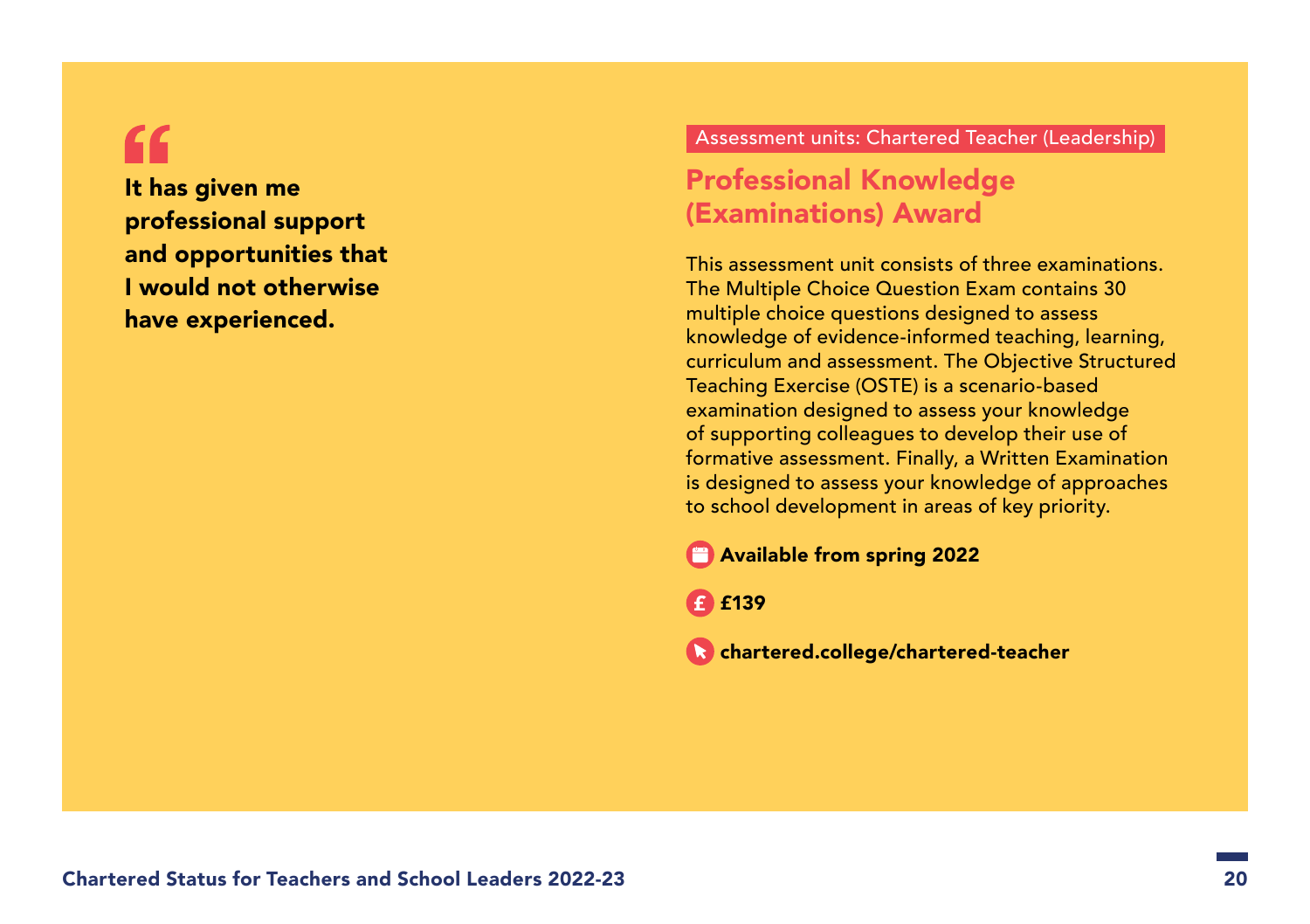#### Development of Teaching Practice Award

This assessment unit explores the development of teacher expertise. For this assessment unit, you will undertake a review of CPD practice within your school, carrying out a self-evaluation of CPD in your school, then engaging in a peer review activity. You'll draw on evidence from your own setting to identify strengths and areas for development, then choose a specific area of CPD to focus on in more detail and engage with evidence and research to build your understanding of this area. As part of the supporting content for this assessment unit, you will have access to a short online course that will help you to familiarise yourself with the evidence around development of teacher expertise and guide you through the process of evaluating CPD. You will submit a portfolio for formal assessment, including an evidence summary around your chosen area of CPD, two written reflections based on your self-evaluation and peer review activity, and a recorded presentation.

#### **Available from autumn 2022**

£<sup>179</sup>

chartered.college/chartered-teacher

One of the best things... has been the opportunity to meet, network and collaborate with likeminded professionals across the country and across sectors.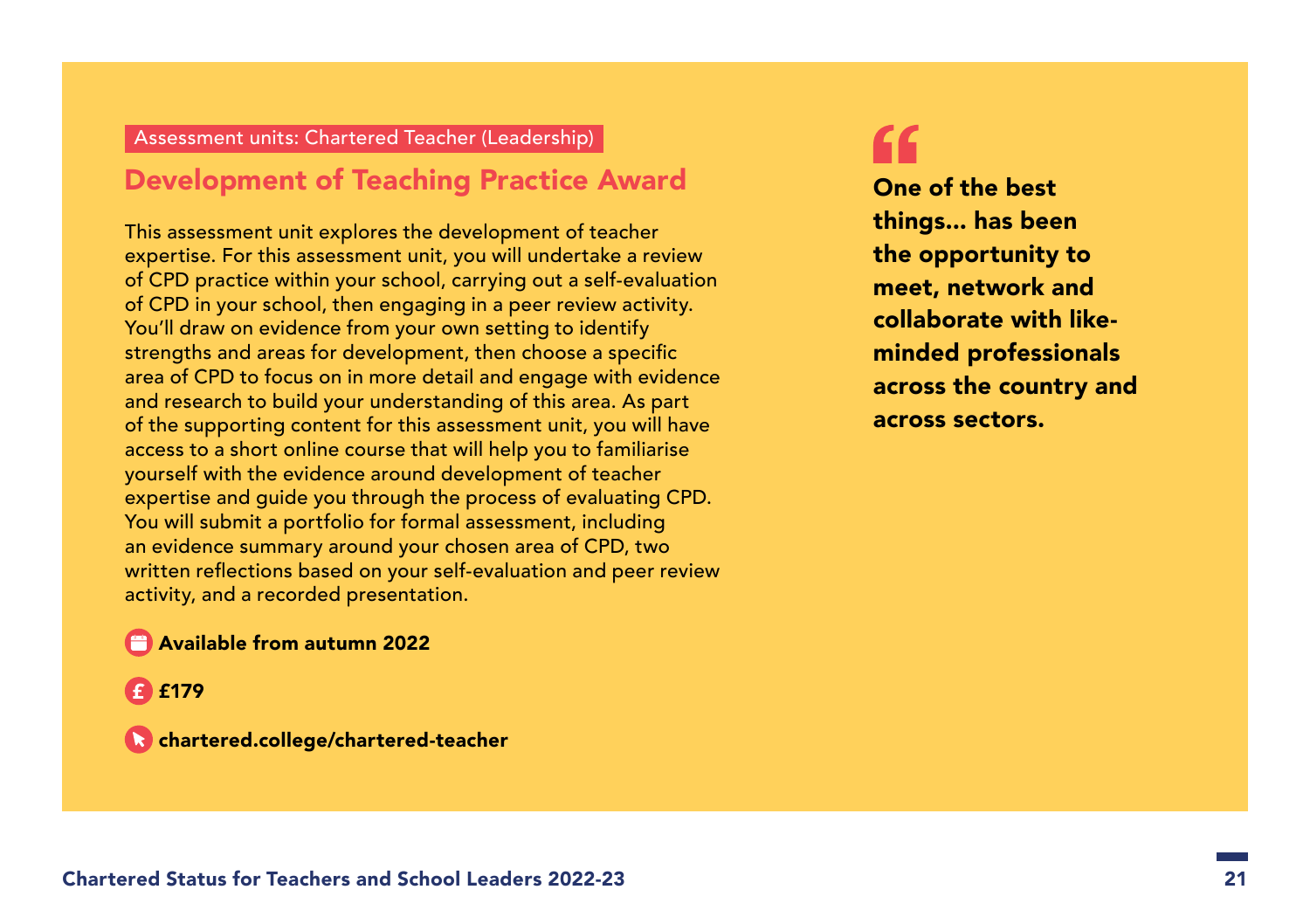### Certificate in Education Research and Inquiry

This assessment unit will guide you through the process of practitioner inquiry, supporting you to plan and implement a piece of evidence-informed inquiry into a key area of policy and practice in your school. You will undertake a comprehensive literature review to support your inquiry, build your understanding of a range of research methods and approaches to analysing data, then carry out your inquiry project before writing up your findings in a written report and research poster. As part of the supporting content for this assessment unit, you will have access to an online course that will help you to familiarise yourself with practitioner inquiry and guide you through the process of undertaking your project.

#### **Available from autumn 2022**

£179

chartered.college/chartered-teacher

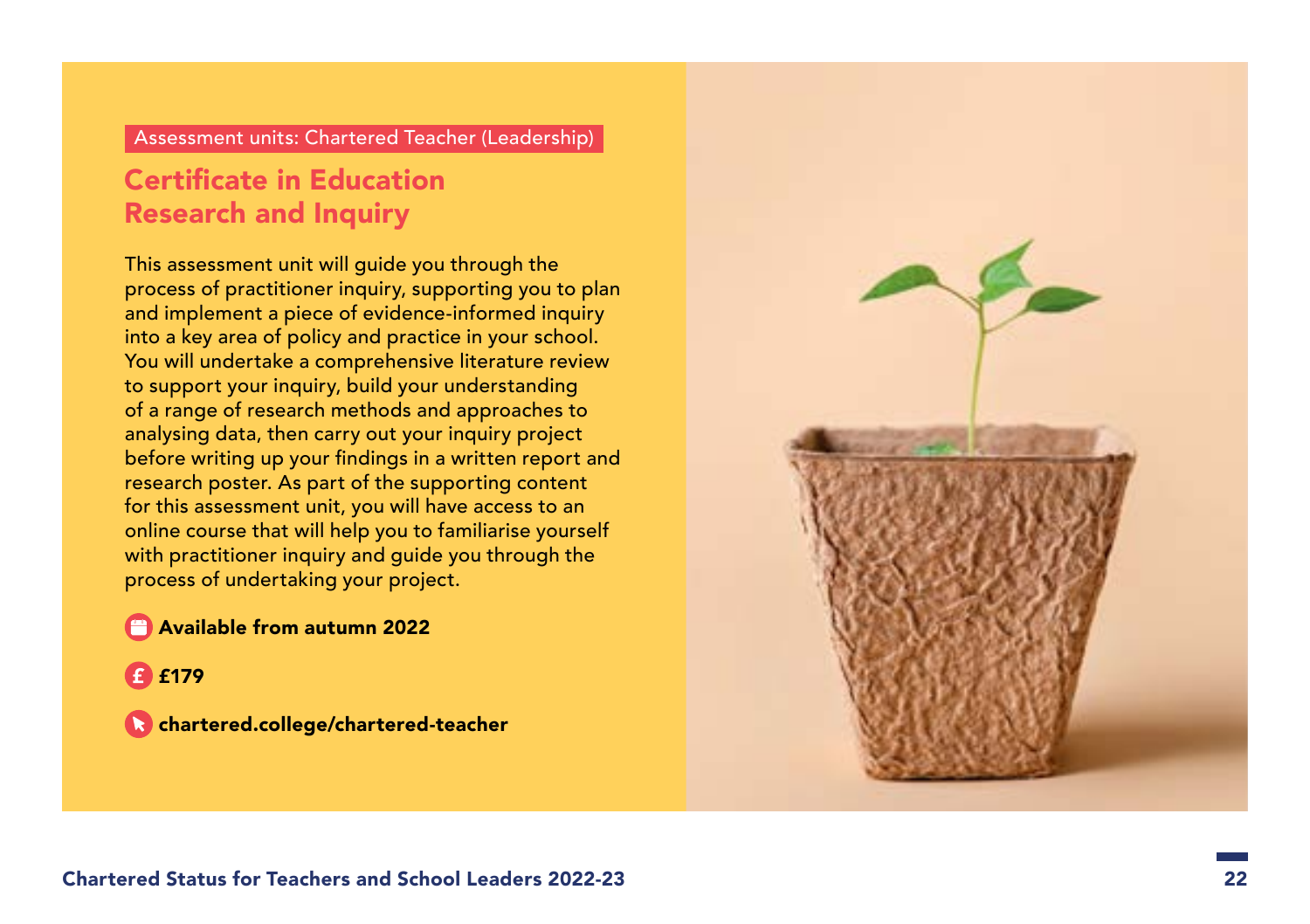### Application for award of Chartered Status

You can apply for Chartered Teacher (Leadership) Status once you have completed all Chartered Teacher (Leadership) assessment units. At the point of final application, you will need to be a full member of the Chartered College of Teaching and have a minimum of 3 years experience in a school leadership role. Your application will include your Professional Learning Profile, an Educational Perspective Statement, outlining your informed perspective on a key theme, relevant to classroom practice, and a statement from a senior colleague supporting your application for Chartered Status.

It has taken me out of my comfort zone and shown me that there's so much more I want to achieve in my career.

#### **Available now**

**£** £79

chartered.college/chartered-teacher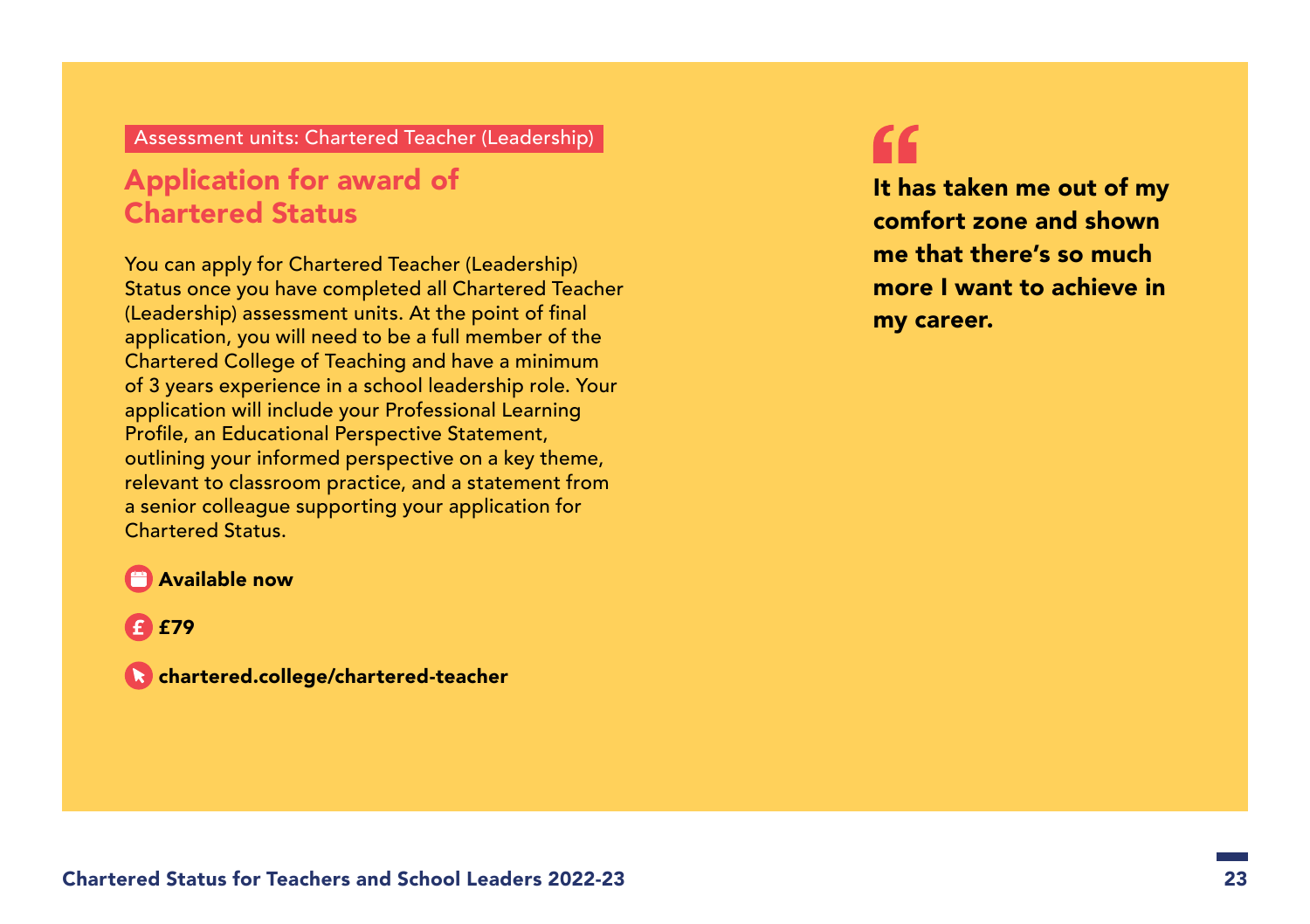## <span id="page-23-0"></span>Support available for candidates

Support to prepare for and successfully complete the assessment units is available from a range of sources.



## Suppporting Content

Our online platform contains supporting content and reading lists meaning you can study for Chartered Status independently.



### **Online Community**

**Throughout** your journey to Chartered Status, you will have the chance to connect and share learning with other teachers and school leaders in the Chartered Teacher Candidate community.



## Learning **Partners**

You can also seek support from one of our registered Learning Partners – see our website for more details.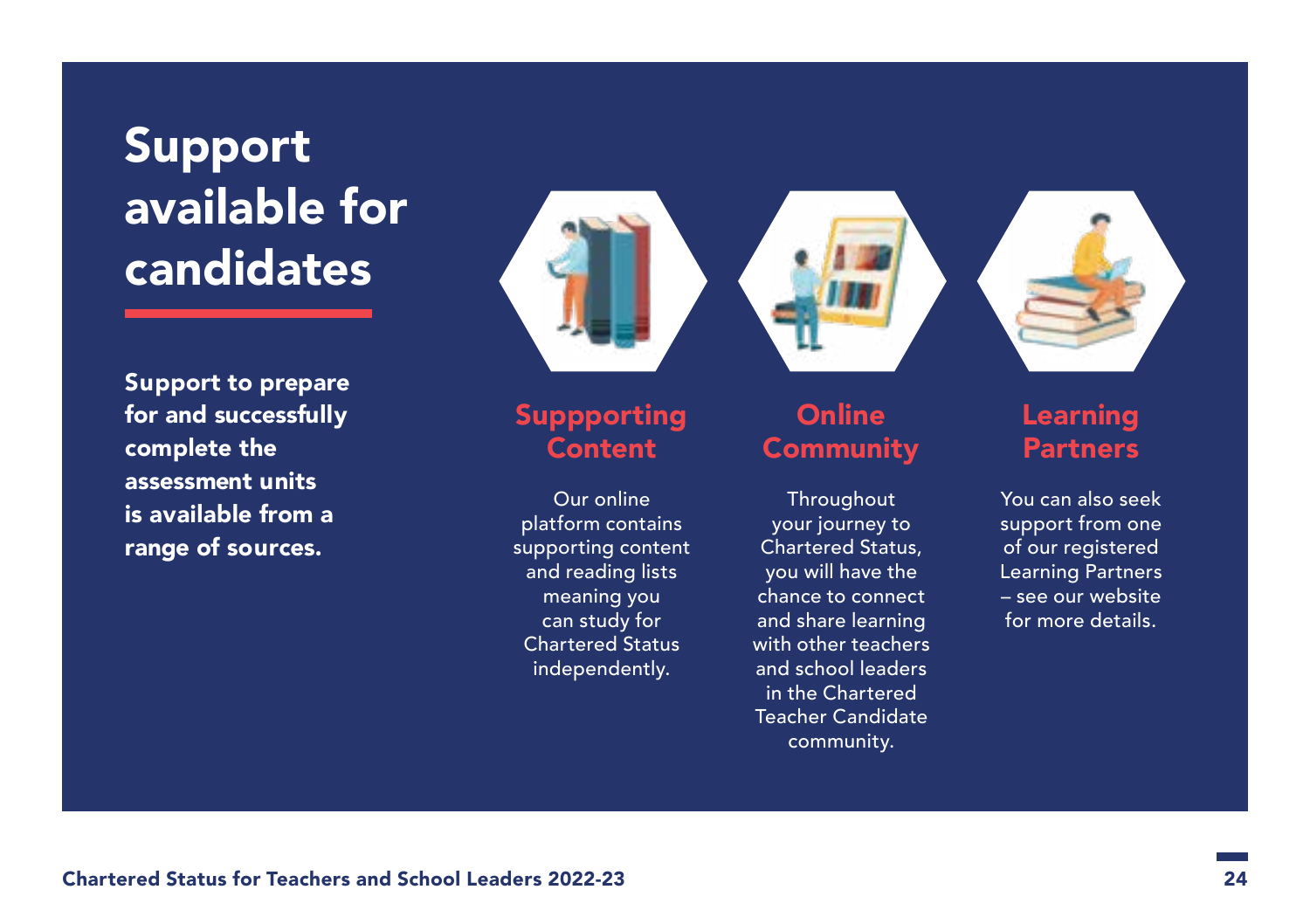# <span id="page-24-0"></span>Recognition of Prior Certificated Learning (RPCL)

Recognition of Prior Certificated Learning (RPCL) provides a means by which candidates may use previous relevant qualifications as credit towards achieving Chartered Teacher Status. This means you may be exempted from part or all of one or more of the assessment units that must be completed to achieve Chartered Teacher Status, up to a maximum of 30 chartership credits in total. These qualifications will typically have to have been completed no more than three years prior to you registering to start your Chartered Teacher journey.

#### Qualifications that are recognised for RPCL

We recognise completion of the Early Career Framework as providing exemption from the multiple choice question examination (10 credits), mentoring an early career teacher through the Early Career Framework as providing exemption from the Objective Structured Teaching Exercise (10

credits), and completion of any of the new National Professional Qualifications (starting from 2021 onwards) as 20 credits towards any assessment unit / task of your choice. Teachers who successfully complete the School-Led Tutoring training and assessment as part of the National Tutoring Programme can receive exemption from the multiple choice question examination (10 credits).

A list of other qualifications that are recognised for RPCL is available on our website. We regularly update our list of qualifications that are recognised for RPCL. If you have completed a relevant qualification that includes a formal assessment element and which is not currently recognised, you may wish to ask the qualification provider to contact us.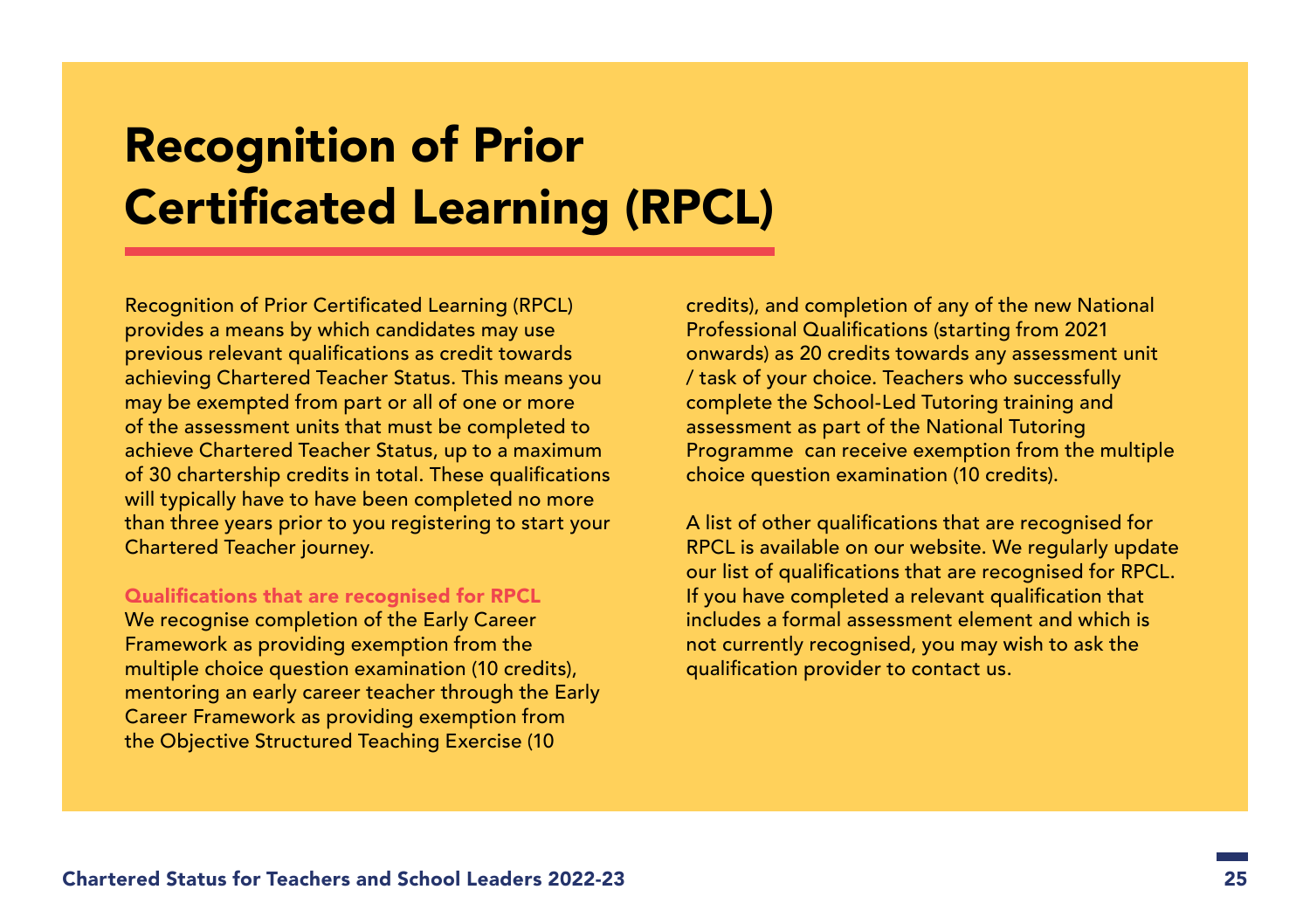# <span id="page-25-0"></span>Professional Principles

Achieving Chartered Teacher status or Chartered Teacher (Leadership) status signals that you have demonstrated expertise in the Chartered Teacher Professional Principles. These were developed in consultation with the teaching profession and are designed to articulate what expertise in teaching and school leadership means in practice. Whilst there is a separate set of principles for teachers and for school leaders, many of the principles appear in both. The top-level principles can be seen here. Each has further details underpinning it – the full detail is available online.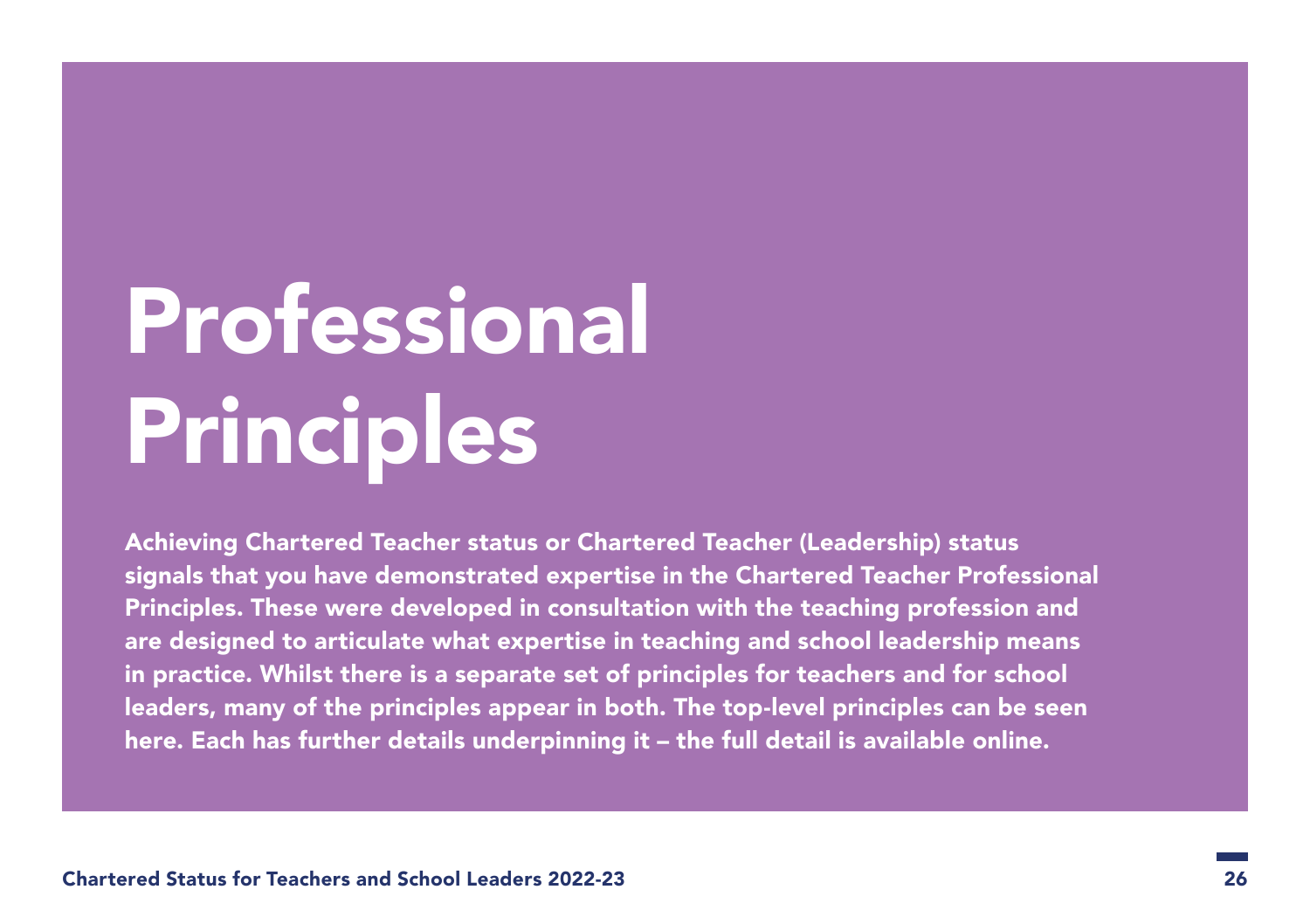## $\epsilon$

I am a far stronger and more knowledgeable teacher than I was eighteen months ago. I now feel that I can challenge and adapt current practice in a way that I could not do before. This is by far the best CPD I have ever undertaken and I cannot rave about it enough.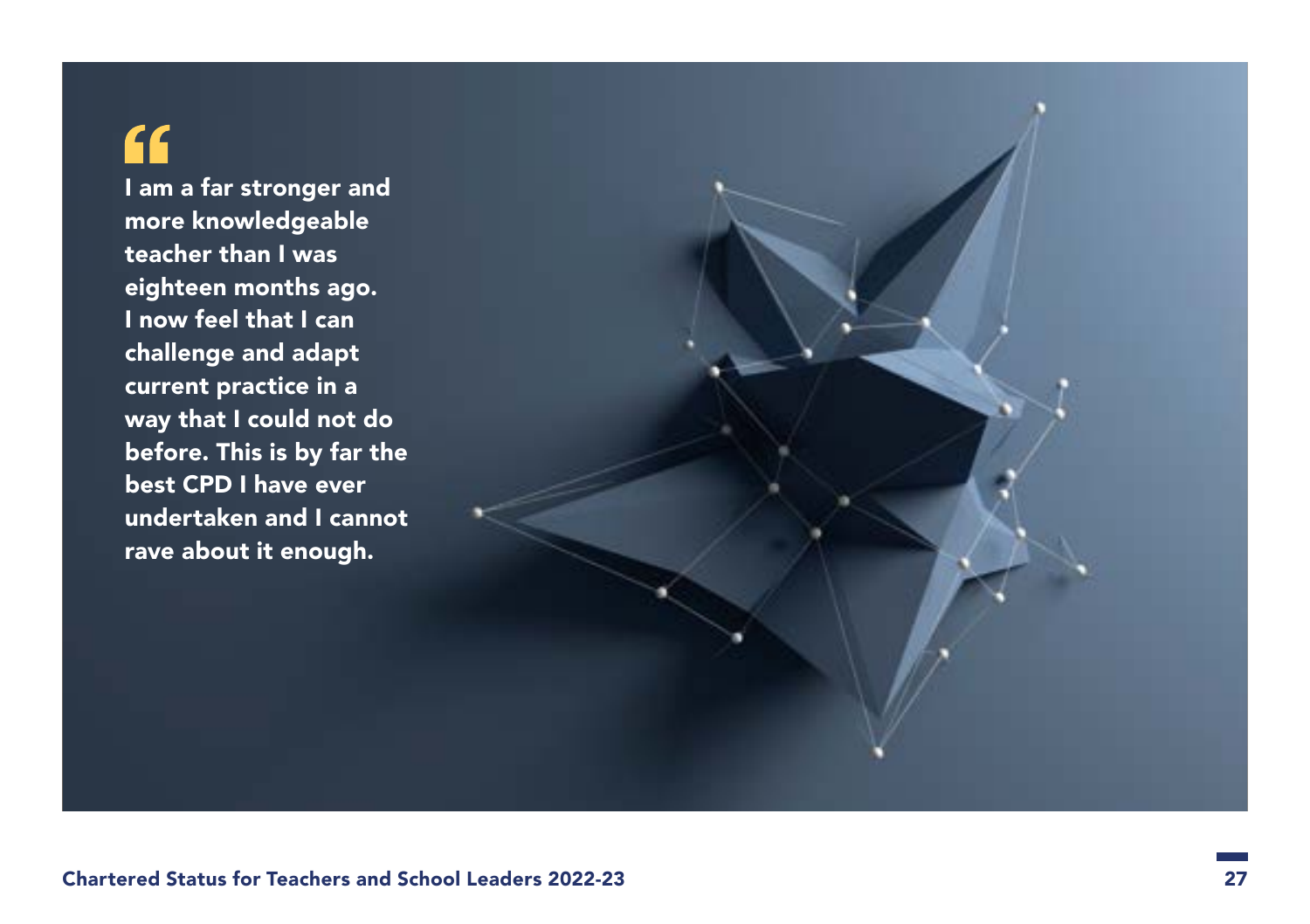# **Professional** Principles: Chartered Teacher

Through our Chartered Teacher assessments, you will have the opportunity to showcase your professional expertise against each of the areas set out in these Professional Principles, and you will use them to guide your professional learning as you work towards Chartered Status.

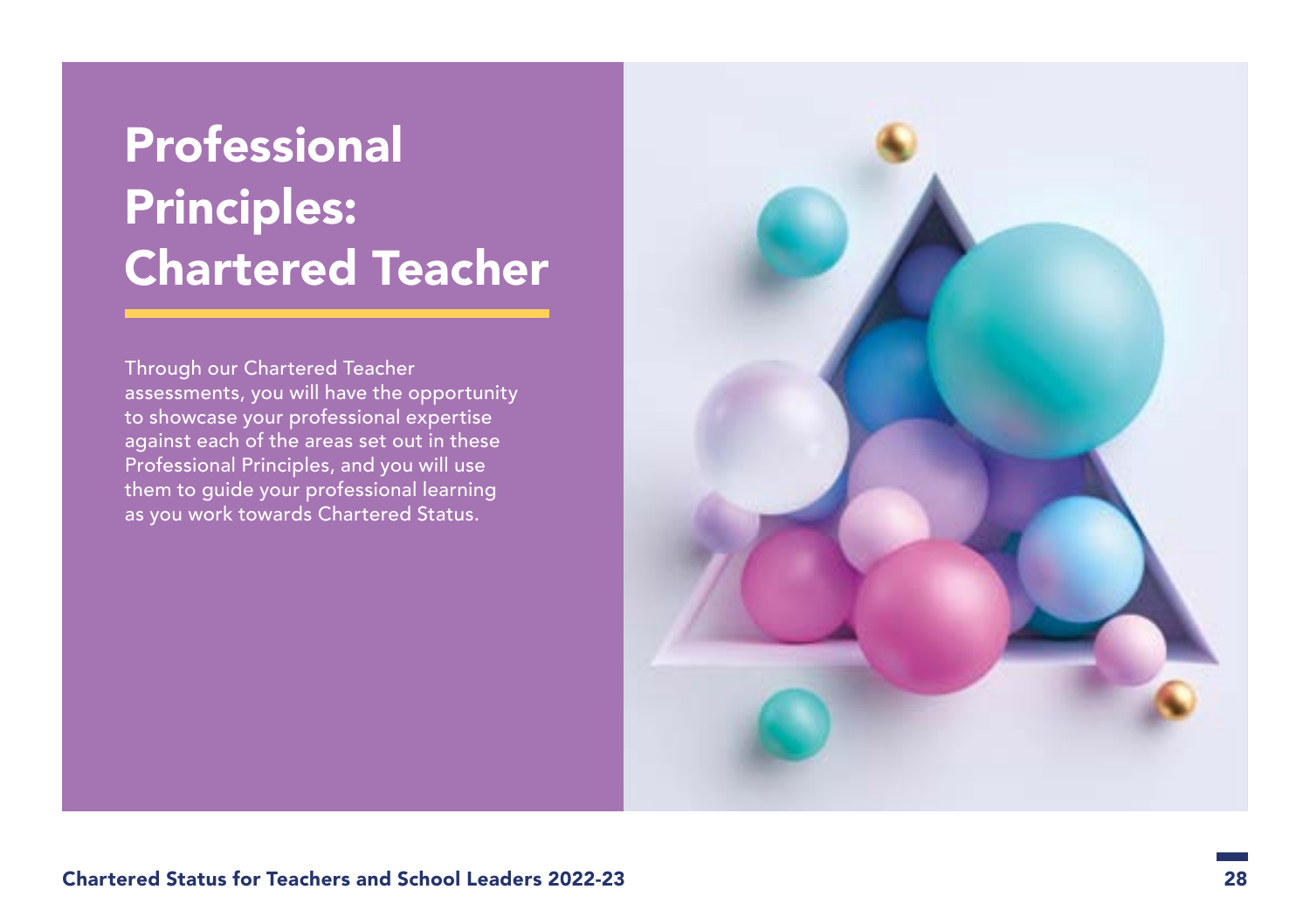#### Professional Principles: Chartered Teacher

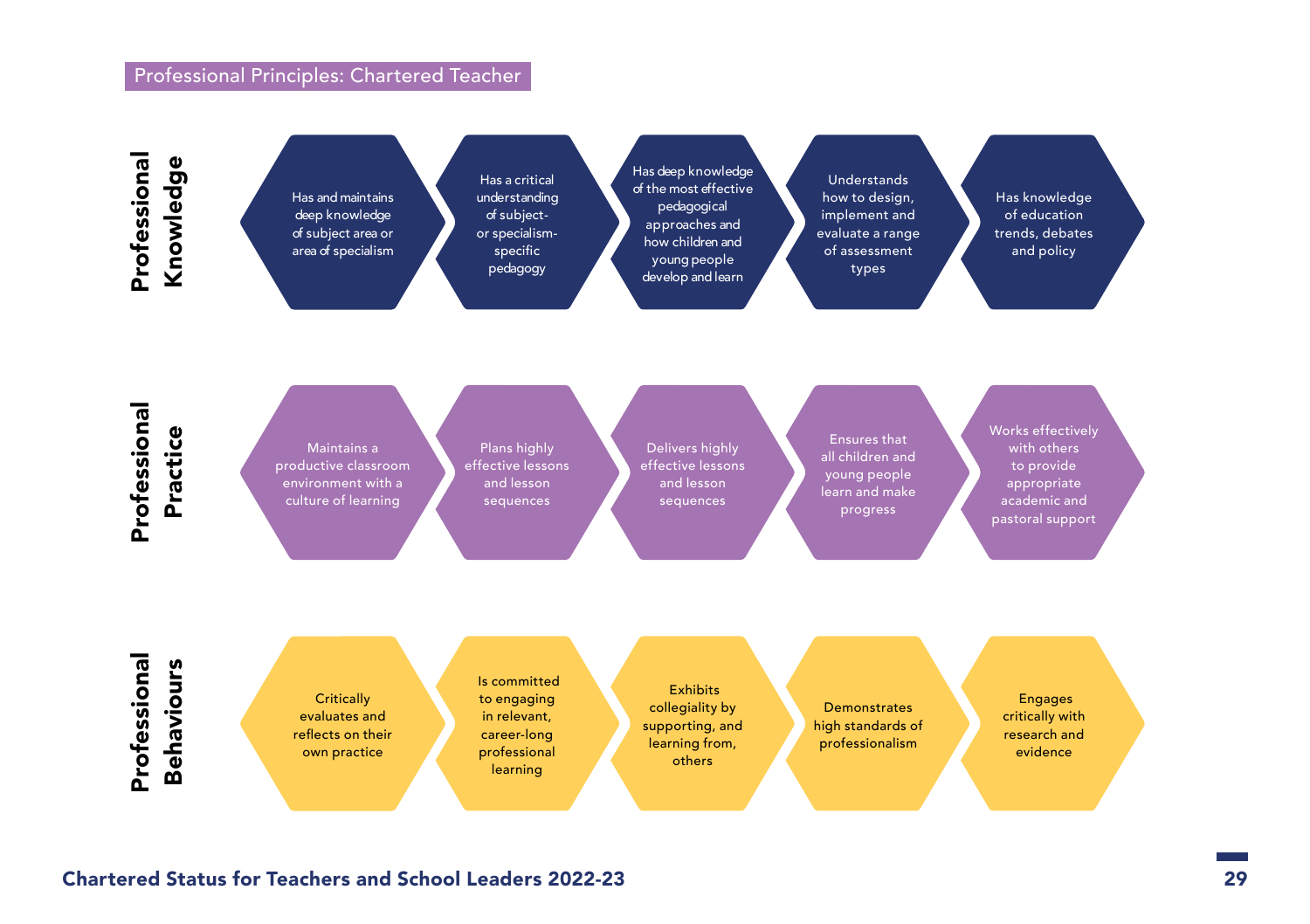# **Professional** Principles: Chartered Teacher (Leadership)

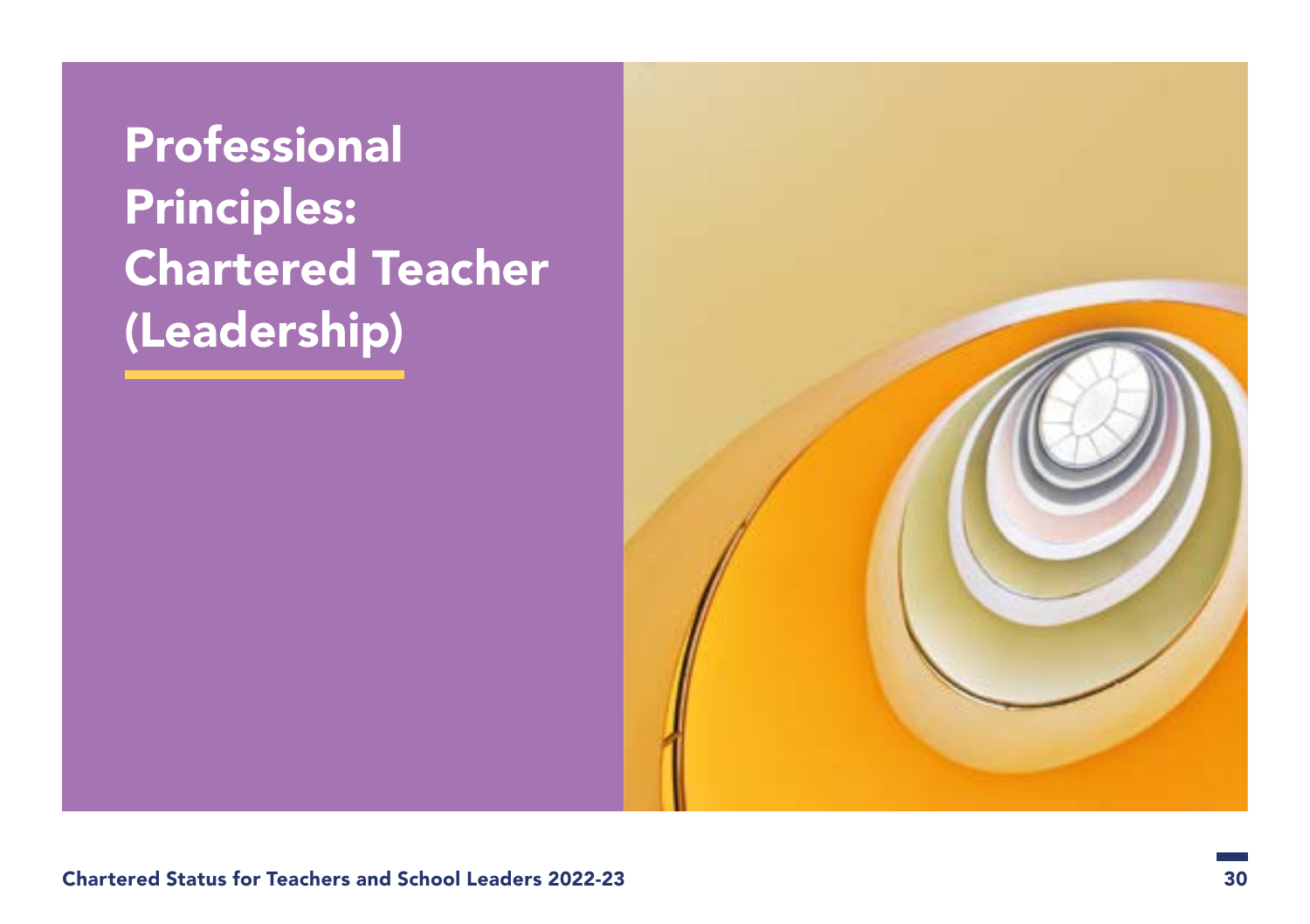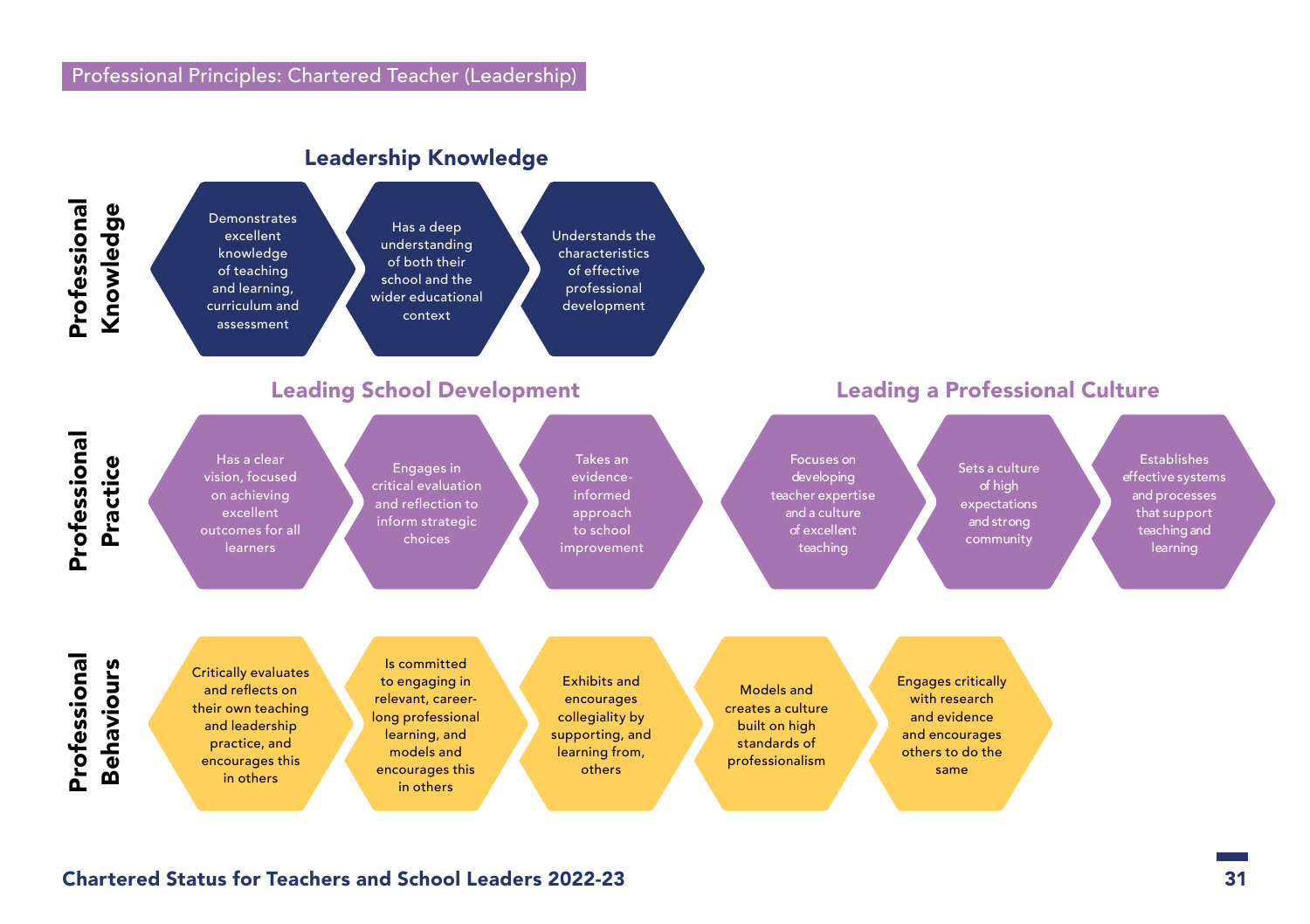## <span id="page-31-0"></span>Award and graduation

Upon successful award of Chartered Status, you will receive a formal certificate recognising you as a Chartered Teacher or Chartered Teacher (Leadership) and conferring you with the post-nominals 'CTeach' or 'CTeach (Leadership)', depending on your role and which specific assessments you have completed.

You will also be invited to celebrate your achievements at our annual Chartered Teacher Graduation ceremony.

Upon graduation, you will join a growing community of Chartered Teachers who have been recognised for their professional expertise The names of all Chartered Teachers are listed publicly on the Chartered College of Teaching website in recognition of their achievements - these Chartered Teachers are expected to continue to demonstrate high standards of practice, to act as role models to the profession,

and to show collegiality, sharing their professional expertise and knowledge with colleagues in their schools and across the teaching profession.

As a Chartered Teacher you will be invited to exclusive events and will have the opportunity to play a key role in the work of the Chartered College, for example by writing articles for our publications and online platforms, contributing to Chartered College events or offering support to colleagues working towards Chartered Status in your local area.

Furthermore, in becoming a Chartered Teacher, you will be demonstrating your commitment to support the Chartered College's mission to raise the status of the profession, helping us to achieve our vision that teachers are working in the most effective, informed way to provide the best possible education for children and young people, now and in the future.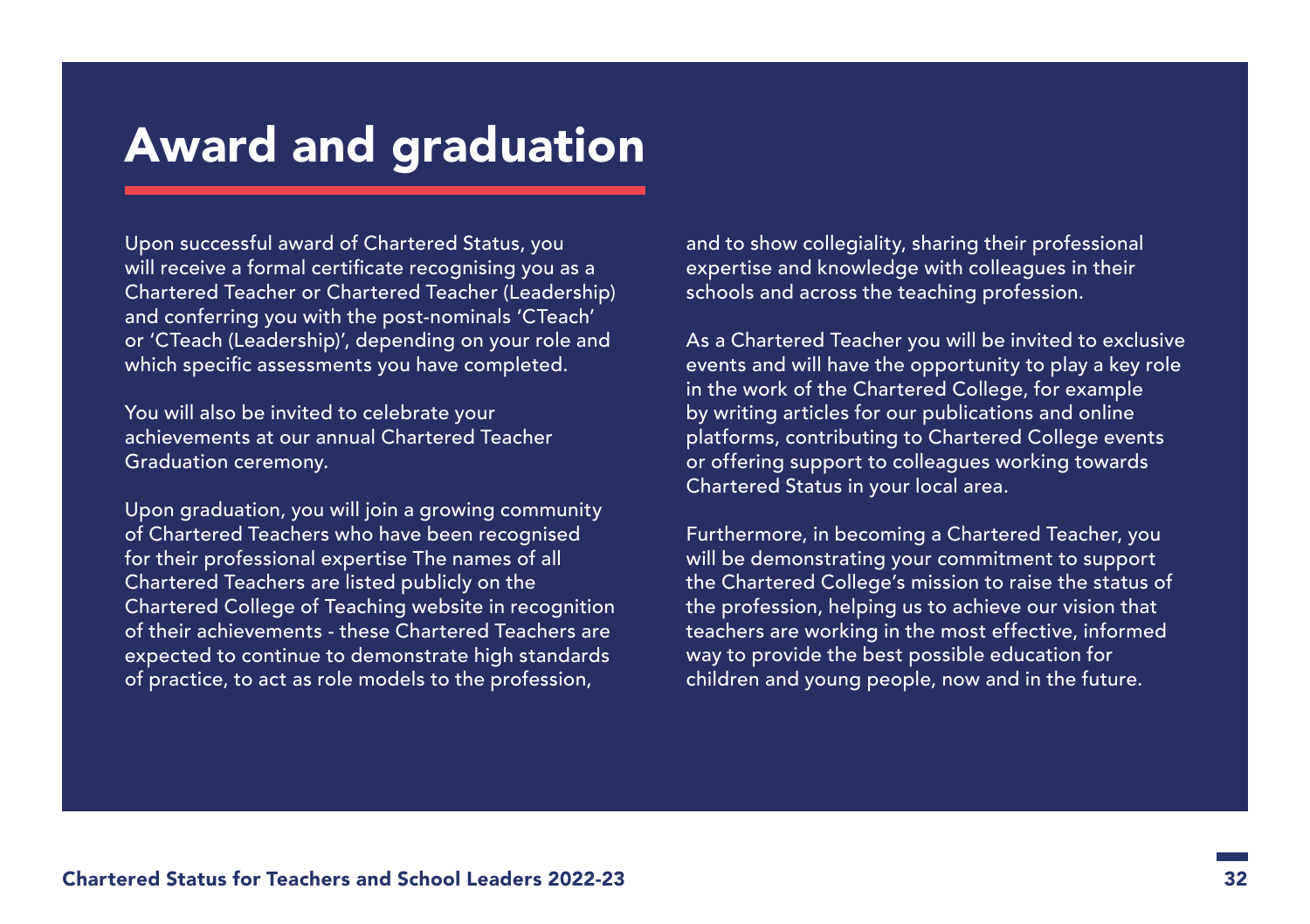<span id="page-32-0"></span>

## Eligibility criteria

To register as a Chartered Status candidate and begin working towards Chartered Teacher Status you will need to meet the following eligibility criteria:

- Be a practising teacher or school leader working with pupils up to 19 years of age, in a school in the UK or a British International School
- Be eligible for and hold current full membership of the Chartered College of Teaching, both whilst you are working towards Chartered Status and to retain your Chartered Status in future.

At the point of final application and award, you will need to have completed all Chartered Teacher Assessment Units and have a minimum of 3 years experience as a practising classroom teacher, or for award of Chartered Teacher (Leadership) Status, have a minimum of 3 years of experience as a school leader.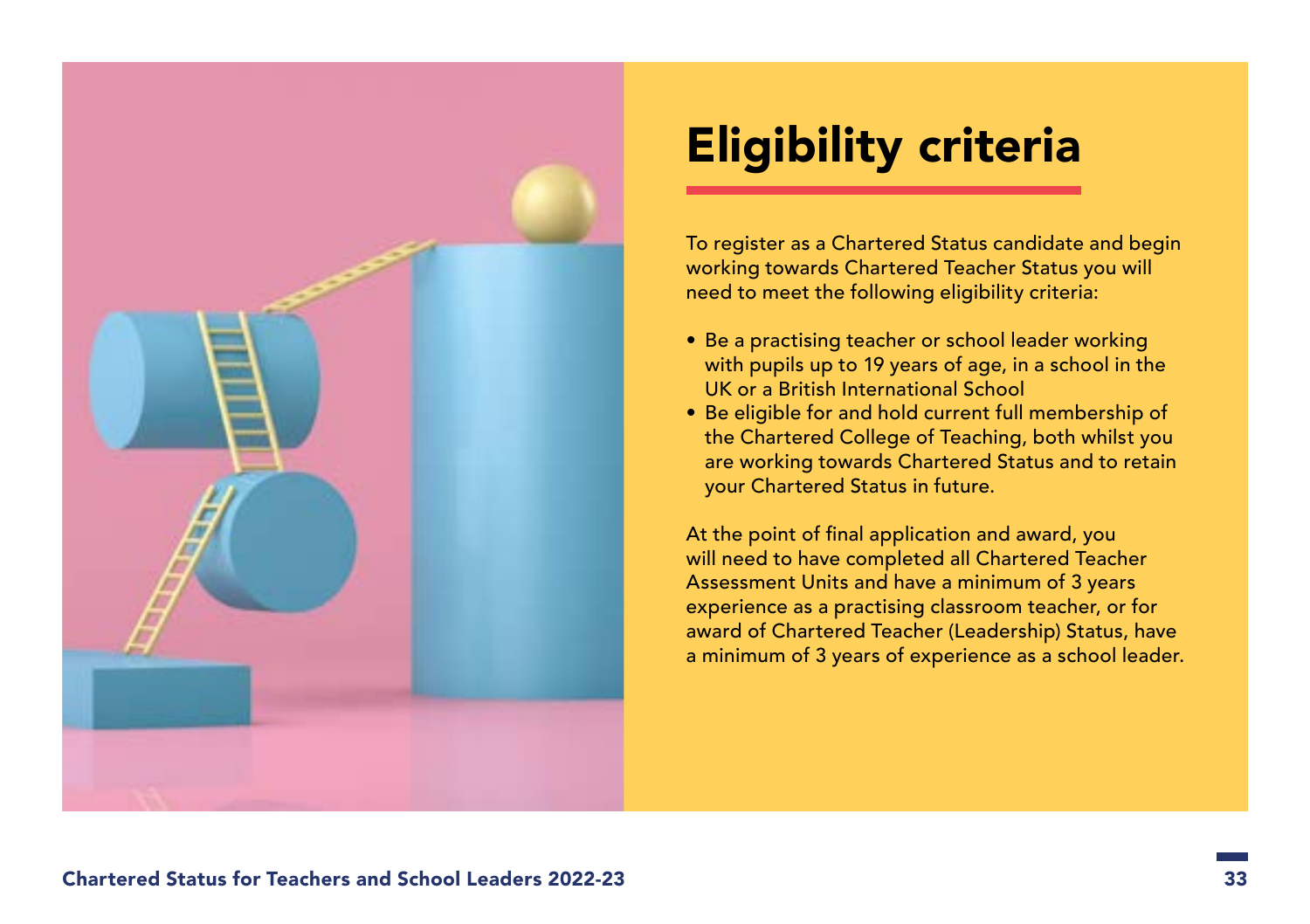## <span id="page-33-0"></span>Reaccreditation

Chartered Teachers are required to undertake reaccreditation every three years. The reaccreditation process ensures that Chartered Teachers continue to uphold the high standards outlined in the Chartered Teacher Professional Principles.

Reaccreditation is a light-touch assessment process, in which Chartered Teachers are expected to demonstrate their ongoing commitment to professional learning and development of practice, including demonstrating:

- That they show continued commitment to professional learning and maintain an up to date knowledge of effective pedagogy, teaching and learning, curriculum and assessment as relevant to their phase /subject / specialism
- How they have shown collegiality and supported others, for example through mentoring, delivering CPD, supporting the work of the Chartered College
- of Teaching or contributing to the knowledge-base of the profession.
- That they continue to uphold high standards of professionalism and practice.

#### How is this assessed?

Assessment includes three elements:

- A written reflection in which you critically reflect on your professional learning and the impact this learning has had on your practice.
- Written evidence that demonstrates how you have supported the professional learning and development of others.
- A supporting statement from your line manager or headteacher confirming that you have continued to uphold high standards of professionalism and practice.

Reaccreditation fee: £79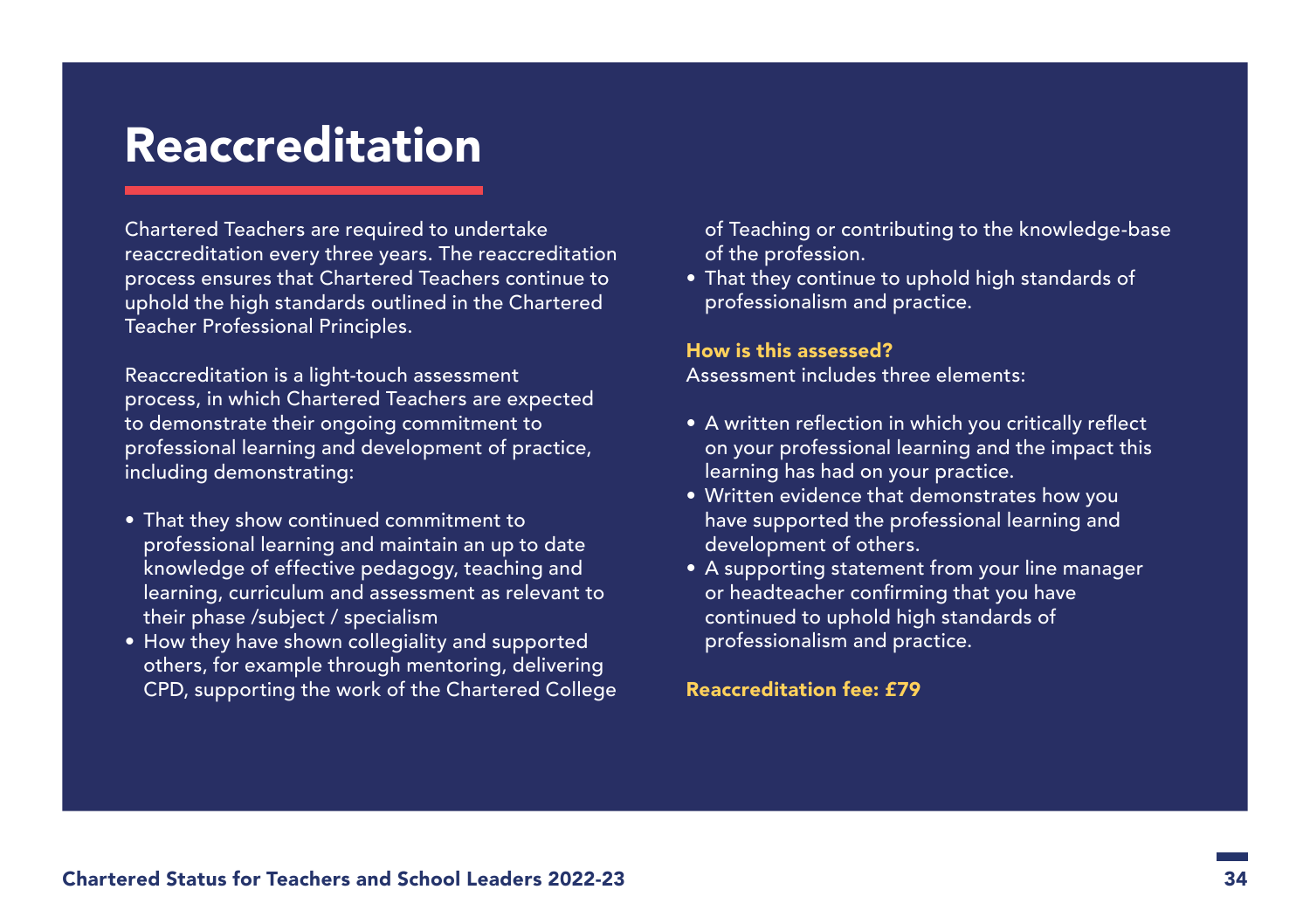<span id="page-34-0"></span>

## What our members say

# "

It has given me the research and tools to develop my teaching. It has given me the confidence to work with colleagues at school and in the wider network. It has opened up lots of opportunities and helped me to become responsible for my own career development.

## "

I have seen the impact in my classroom, through my more research informed decisions regarding day to day and longer term strategic decisions which is having a positive effect on the outcome of the pupils I teach.